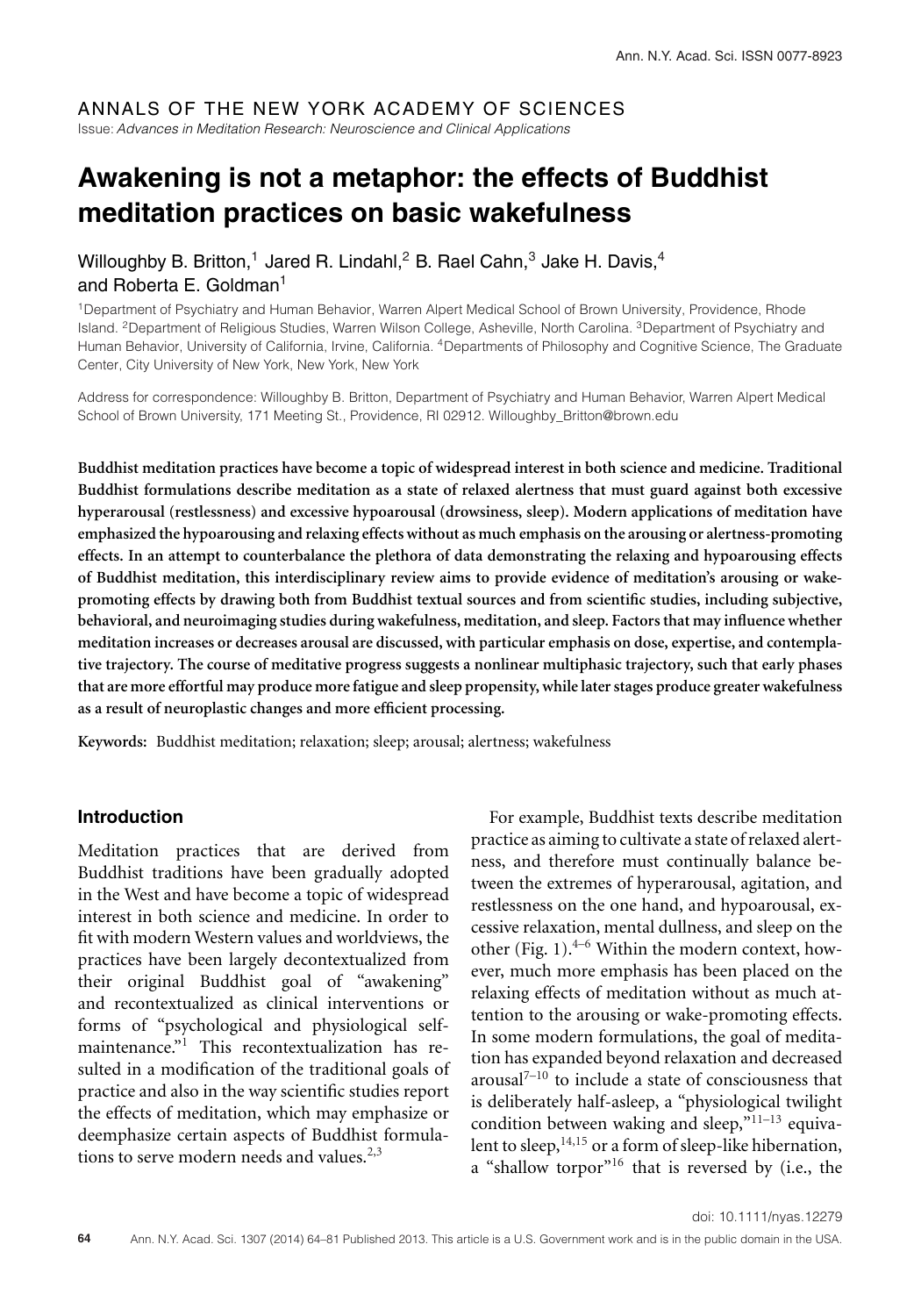

**Figure 1. Meditation maintains a state of relaxed alertness by guarding against the extremes of hyperarousal (excitation, restlessness, anxiety) and hypoarousal (laxity, drowsiness, sleep).**

opposite of) wakefulness.<sup>17</sup> As a result, meditation practices are often equated with nonspecific relaxation techniques<sup>7</sup> where hypoarousal and sleep are seen as desirable rather than obstacles to concentration (*samādhi*).<sup>18</sup>

In contrast to modern formulations that emphasize the hypoarousal end of the spectrum, traditional Buddhist texts tend to emphasize vigilant wakefulness as a means to a profound shift in perception called "awakening" (*bodhi*). Because meditation must balance mental laxity and agitation, relaxation is infused with courageous energy (*viriya*), zeal (*atapi*), and an alert vigilant awareness such that a practitioner is devoted to wakefulness (*jāgariya*), and guarded against the hindrances of drowsiness and sleep.19,20 Scholars familiar with the traditional Buddhist goals of meditation have criticized Western scientists for their overemphasis on relaxation.1,21 In his book entitled *Buddhism and Science: A Guide for the Perplexed*, Buddhist studies scholar Donald Lopez laments "Where is the insistence that meditation is not intended to induce relaxation but rather a vital transformation of one's vision of reality?"<sup>22</sup> Others warn how "a practice that only relaxes the mind might eventually prove harmful."23

As an attempt to promote a more balanced view of the goal of mindfulness meditation, Jon Kabat-Zinn changed the name of his program from Stress Reduction and Relaxation Program<sup>24</sup> to Mindfulness-Based Stress Reduction (MBSR), characterized the term mindfulness as "being awake,"<sup>24</sup> and removed the word "relaxation" from audiotapes and handouts. Similar attempts to point out the arousing effects of meditation have been widespread $11,16,23$ but also lost in the well-established enthusiasm around relaxation and its closely related cousin, sleep.

In an attempt to counterbalance the plethora of data demonstrating the relaxing and hypoarous-

ing effects of Buddhist meditation, this interdisciplinary review aims to provide evidence of meditation's arousing or wake-promoting effects by drawing from both scientific studies and Buddhist textual sources. The construct of arousal is complex and multidimensional, with multiple distinct but overlapping inputs, including inputs from cortical, autonomic, endocrine, cognitive, and affective systems.<sup>25</sup> Although other reviews have focused more on somatic forms of arousal,<sup>26</sup> this review will focus on the cognitive dimensions of arousal that pertain to wakefulness and alertness.

# **The link between attention and wakefulness**

Although there are many different forms of meditation, most agree that the deliberate training of attention, either in a focused and directed or open and receptive way, is a foundational part of any meditation. This review emphasizes two common forms of attention training, focused attention (FA) and open monitoring  $(OM)$ , which are foundational in Buddhist and many non-Buddhist meditation practices.<sup>27</sup>

Attention has been typically divided into three basic functionally and anatomically distinct types: orienting, executive attention, and alerting.28,29 Orienting directs and limits attention to a selected stimulus. Executive attention, also called conflict monitoring or selective or focused attention, involves prioritizing among competing tasks or responses. Alerting consists of achieving and maintaining a state of mental preparedness and a high sensitivity to incoming stimuli, and is subdivided into phasic alertness and tonic alertness. Phasic alertness refers to the ability to increase response readiness briefly following a cue or warning signal. Tonic alertness, also called intrinsic alertness or vigilant attention,<sup>30</sup>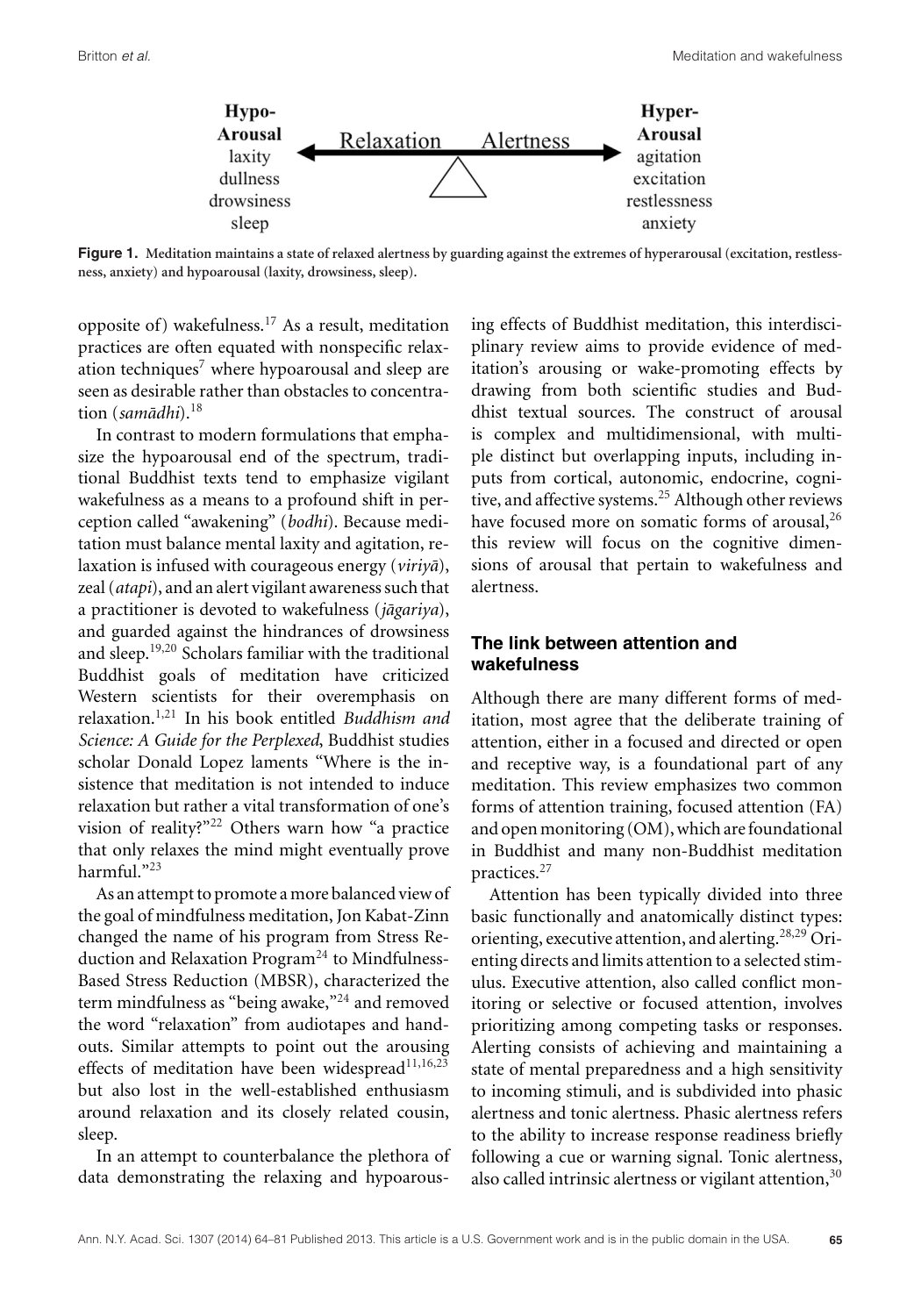is a general level of arousal, alertness, vigilance, wakefulness, or state of mental preparedness to detect or respond to infrequent or unexpected stimuli. Tonic alertness can also be measured by its deficit: a general level of sleepiness, fatigue, or lack of sustained attention characterized by attentional lapses or mind wandering. $31$  Because tonic alertness provides the cognitive tone for performing more complicated functions, such as working memory and executive control,  $32,33$  it is thought that all other forms of attention are dependent on tonic alertness.<sup>34</sup> Studies of alertness training $35-38$  or pharmacological enhancement of alertness<sup>39</sup> leading to improvements on a broad range of attentional tasks also support the idea that tonic alertness is a foundational prerequisite for other forms of attention. Although all three types of attention have been researched in meditation studies,  $40-53$  less emphasis has been placed on tonic alertness. Furthermore, tonic alertness has been described in terms of increased sustained attention or vigilance<sup>40,49,54,55</sup> but not in terms of increased wakefulness or arousal, an approach influenced by the modern Western view that meditation promotes relaxation and sleep rather than wakefulness.

The positive relationship between attention and arousal or wakefulness is evident in common everyday experiences. We have all noticed, for example, that paying attention, as well as learning, remembering, and regulating emotion are more difficult when we are tired, or that intensely engaging attention before bed can inhibit sleep. The idea that attention is positively correlated with greater arousal and wakefulness is well established within the fields of sleep and chronobiology,<sup>56</sup> but this correlation has been relatively unexplored within the field of meditation research. Thus, this review will adopt a sleep researcher's approachin order to examine the effects of contemplative practices on tonic alertness as defined by the complementary domains of sleep propensity and wakefulness. Specifically, this review will investigate the effects of Buddhist meditation on the following indices of sleep propensity/wakefulness: (1) the activation of sleep/wake–related brain areas, (2) subjective reports of sleepiness/fatigue, (3) electroencephalogram (EEG) activity during wakefulness, (4) behavioral measures of vigilance/sustained attention, (5) EEG during sleep, and (6) sleep duration.

#### **Meditation effects on tonic alertness**

#### Neuroimaging studies

Variations in wakefulness and sleep propensity correspond to specific brain areas that are also affected by meditation practices, both in a staterelated way (during meditation) and a trait-related way (at rest or during tasks). Generally speaking, decreased alertness and the transition of wake to sleep onset is associated with a global decrease in activity in most brain areas, particularly frontal areas, but an increase in areas in the default mode network (DMN).57–59 Tonic alertness is associated with activity in right hemisphere cortical areas and subcortical networks, particularly the dorsal anterior cingulate cortex (dACC), the dorsolateral prefrontal cortex (DLPFC), the anterior insula, the inferior parietal lobule, the thalamus, and the brain stem (Table 1).30–32,35,60–64 A number of studies have found that meditation-related activation or volume increases are lateralized to the right hemisphere and correspond to tonic alertness–related brain areas (lateral PFC, inferior parietal, and anterior insula),  $65-70$  but see also counter-example.<sup>71</sup>

**DLPFC.** High levels of activity in the DLPFC correspond to alert wakefulness, $72-74$  while a hypoactive DLPFC is associated with fatigue and increased sleep propensity.72,75,76 Buddhist meditation practices have been found to be associated with increased activity in the DLPFC, both during meditation<sup>45,65,77–80</sup> and during tasks,  $67,70,81,82$  as well as larger frontal gray matter volumes.<sup>66,83,84</sup>

**dACC.** As part of its many functions, the dACC is thought to control arousal via brain stem noradrenergic activation and multiple thalamic nuclei.<sup>31</sup> The ACC has been implicated in the intentional modulation of arousal, with the right-sided ACC proposed to be more associated with increased arousal and left-sided activation with decreased arousal.<sup>85,86</sup> Buddhist meditation practices have been found to be associated with increases in activation in the dACC both during meditation $45,65,77,79,87$  and during tasks.<sup>70,81,82,88–90</sup>

**Insula.** Often thought to underlie interoception, $91$ the anterior insula has also been proposed as the substrate of basic awareness or consciousness,  $92$  is a central node in the intrinsic alertness network,  $30,62$ and corresponds with states of wakefulness and autonomic arousal during meditation.45,68 The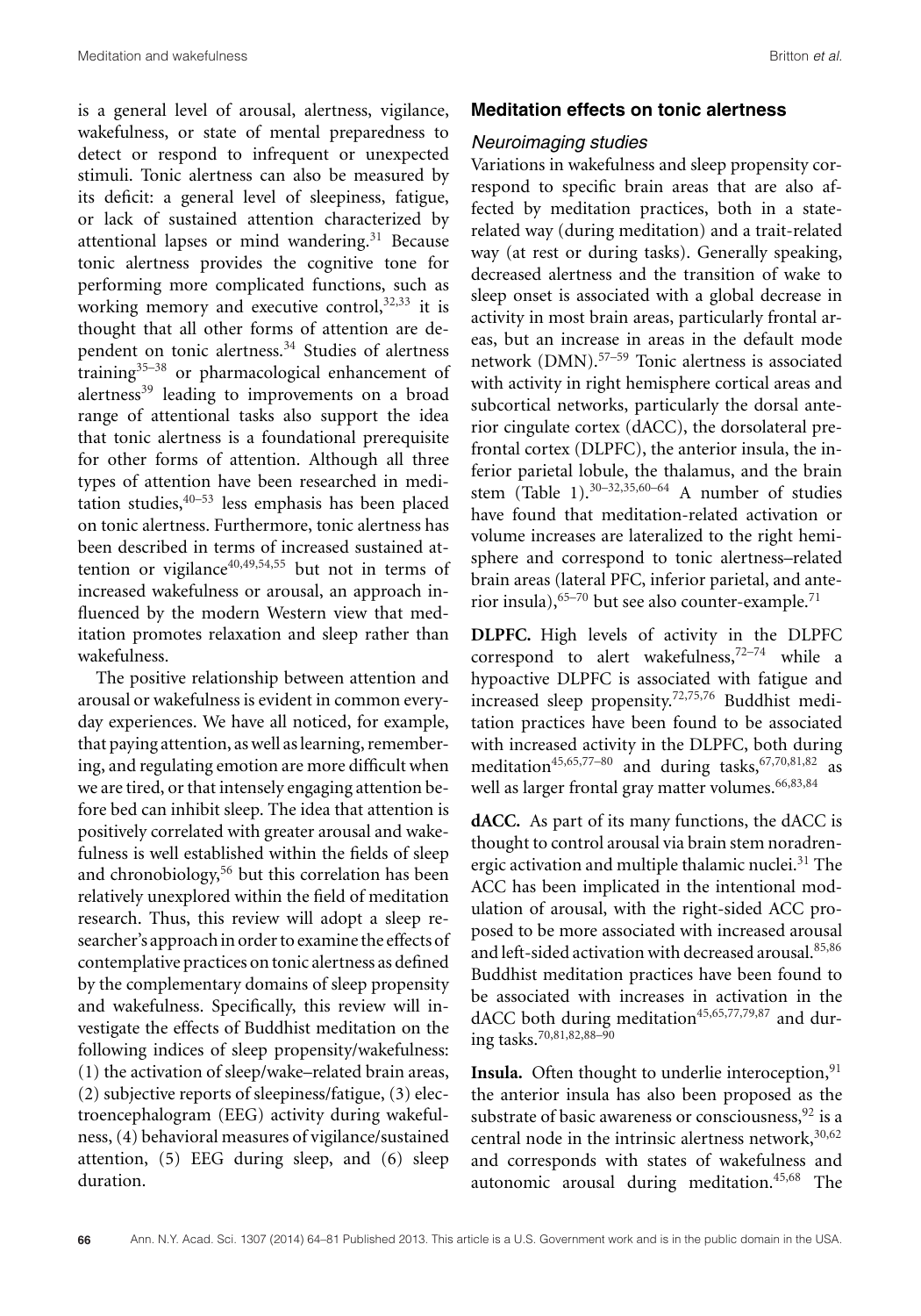|                                                                    |                            |                      |           |                                                                 | DLPFC dACC AIC IPL SPL BG THAL DMN |                |                |              |                           |              |                           |              |
|--------------------------------------------------------------------|----------------------------|----------------------|-----------|-----------------------------------------------------------------|------------------------------------|----------------|----------------|--------------|---------------------------|--------------|---------------------------|--------------|
| Sleep                                                              |                            |                      |           |                                                                 | $\downarrow$                       | ↓              | ↓              |              |                           |              | ↓                         | ↑            |
| Tonic alertness                                                    |                            |                      |           |                                                                 | $\uparrow$ R                       | $\uparrow$ R   | $\uparrow$ R   |              | $\uparrow$ R $\uparrow$ R | ↑            | ↑                         |              |
| Meditation studies                                                 | Type of<br>meditation      | Sample               | Design    | Task                                                            |                                    |                |                |              |                           |              |                           |              |
| Allen et al., 201281                                               | 6-week<br>mindfulness      | MOD                  | LRCT, CS  | Affective stroop at R                                           | $\uparrow$ L                       | ↑              | $\uparrow$ R   |              |                           |              |                           | $\uparrow$ B |
| Baerentsen et al., 2010 <sup>115</sup><br>(onset vs. rest)         | Zen, Mantra                | EX                   | WS        | M vs. R                                                         |                                    |                |                | $\uparrow$ B | $\downarrow$ R            | $\uparrow$ B |                           | ↓            |
| Baerentsen et al., 2010 <sup>115</sup><br>(sustained vs. rest)     | Zen, Mantra                | EX                   | WS        | M vs. R                                                         | $\downarrow$ R                     |                |                |              |                           | ↑            |                           |              |
| Baerentsen,<br>$2001^{113}$ (meditation vs.<br>rest)               | Mixed                      | EX                   | WS        | M vs. R                                                         | $\downarrow$ B                     | $\uparrow$ B   |                | $\uparrow$ R |                           | ↑            |                           | ↓            |
| Baron Short 2010 <sup>79</sup> (less<br>experienced<br>meditators) | Tibetan, Zen,<br>OM        | EX, NM               | CS, WS    | M vs. C (picture<br>viewing)                                    |                                    | ↓              |                |              |                           |              |                           |              |
| Baron Short 2010 <sup>79</sup><br>(meditators vs.<br>controls)     | Tibetan, Zen,<br>OM        | EX, NM               | CS, WS    | M vs. C (picture<br>viewing)                                    | ↑                                  |                |                |              |                           |              |                           |              |
| Baron Short 201079<br>(more experienced<br>meditators)             | Tibetan, Zen,<br><b>OM</b> | EX, NM               | CS, WS    | M vs. C (Picture<br>Viewing)                                    |                                    | ↑              |                |              |                           |              |                           |              |
| Brefczynski-Lewis et al.,<br>200745                                | Tibetan FA                 | EX, NM               | CS        | M vs. R                                                         | $\uparrow$ L                       |                | $\downarrow$ R | ↑            | $\uparrow$ B              | ↑L ND        |                           | ↑↓L          |
| Brefczynski-Lewis et al.,<br>$200745$ (fewer hours<br>EX)          | Tibetan FA                 | EX, NM               | <b>CS</b> | M vs. R                                                         |                                    | ↑              |                |              |                           |              |                           |              |
| Brefczynski-Lewis et al.,<br>$200745$ (more hours<br>EX)           | Tibetan FA                 | EX, NM               | <b>CS</b> | M vs. R                                                         |                                    | ↓              |                |              |                           |              |                           |              |
| Brewer <i>et al.</i> , $2011^{100}$<br>Farb et al., 200767         | FA, OM, LKM<br>8-week MBSR | EX, NM<br>MOD, NM CS | WS, CS    | M vs. R<br>M while reading<br>self-related vs.<br>control words | $\uparrow$ L                       |                | $\uparrow$ R   | $\uparrow$   |                           |              |                           |              |
| Farb et al., 2010 <sup>88</sup>                                    | 8- week MBSR               | MOD, NM CS           |           | Watching sad videos<br>vs. R                                    | ↑↓L                                | $\uparrow$ R   | $\uparrow$ R   |              | $\downarrow$ R            |              | $\uparrow$                |              |
| Gard et al., 201290                                                | Vipassana                  | EX, NM               | CS, WS    | anticipation/pain<br>during M and C                             | $\uparrow \downarrow$              | $\uparrow$ R   | $\uparrow$ R   | $\downarrow$ |                           | ↓            |                           |              |
| Goldin and Gross 2010 <sup>102</sup>                               | 8-week MBSR                |                      |           | MOD, NM LRCT, WS M vs. C (count<br>backwards)                   |                                    |                |                | ↑            | ↑                         |              |                           | ↑            |
| Goldin et al., 2012 <sup>103</sup>                                 | 8-week MBSR                | MOD, NM LRCT, CS     |           | Self-reference vs.<br>control words at R                        |                                    |                |                |              |                           |              |                           | ↑            |
| Goldin et al., 2009 <sup>101</sup>                                 | 8-week MBSR                | <b>NOV</b>           |           | LRCT, WS Self-reference vs.<br>control words at R               | ↓                                  |                |                | ↑            | ↑                         |              |                           | ↑↓           |
| Grant et al., 2010 <sup>94</sup> (S)                               | Zen                        | EX, NM               | CS, WS    | R                                                               |                                    | $\uparrow$ R   | $\uparrow$ R   | $\uparrow$   |                           |              |                           |              |
| Grant et al., 2011 <sup>89</sup>                                   | Zen                        | EX, NM               | CS        | During pain                                                     | $\downarrow$ B                     | $\uparrow$ B   | $\uparrow$ B   |              |                           |              | $\uparrow$ B $\uparrow$ B |              |
| Hasenkamp et al., 2012 <sup>65</sup>                               | <b>FA- AWARE</b><br>Phase  | EΧ                   | WS        | М                                                               | ↑L                                 | $\uparrow$ B   | $\uparrow$ B   |              | ↑L                        |              |                           |              |
| Hasenkamp $2012^{65}\,$                                            | FA-FOCUS<br>Phase          | EX                   | WS        | М                                                               | $\uparrow$ R                       |                |                |              |                           |              |                           |              |
| Hasenkamp $2012^{65}\,$                                            | FA-SHIFT phase EX          |                      | WS        | М                                                               |                                    |                | $\downarrow$ B | $\uparrow$ B | $\downarrow$ L            |              | $\uparrow$ B $\uparrow$ B | ↓B           |
| Hölzel et al., 2008 <sup>83</sup> (S)                              | Vipassana                  | EX, NM               | CS        | R                                                               |                                    |                | ↑              |              |                           |              |                           | ↑            |
| Hölzel et al., 200787                                              | Vipassana                  | EX, NM               | CS, WS    | M vs. C (arithmetic)                                            |                                    | ↑              |                |              |                           |              |                           | $\uparrow$ B |
| Hölzel et al., 201193 (S)                                          | 8-week MBSR                | MOD                  | LRCT, WS  | R                                                               |                                    |                |                |              |                           |              |                           | ↑            |
| Ives-Deliperi 201171                                               | MBSR trained<br>experts    | EX                   | WS        | M vs. C (generation<br>of numbers)                              | $\downarrow$ R                     | $\downarrow$ L | $\downarrow$ B |              | $\downarrow$ B            |              |                           | ↑R           |
| Klimecki et al., 2012 <sup>114</sup>                               | 6-hr LKM                   | NOV                  | WS        | Neutral vs.<br>distressing videos<br>at R                       |                                    |                |                |              |                           | $\uparrow$ R |                           | ↑R           |
| Lazar et al., 2005 <sup>66</sup>                                   | Insight                    | EX, NM               | <b>CS</b> | R                                                               |                                    |                |                |              |                           |              |                           |              |

# **Table 1. Effects of meditation practice on brain areas underlying tonic alertness/sleep**

*Continued*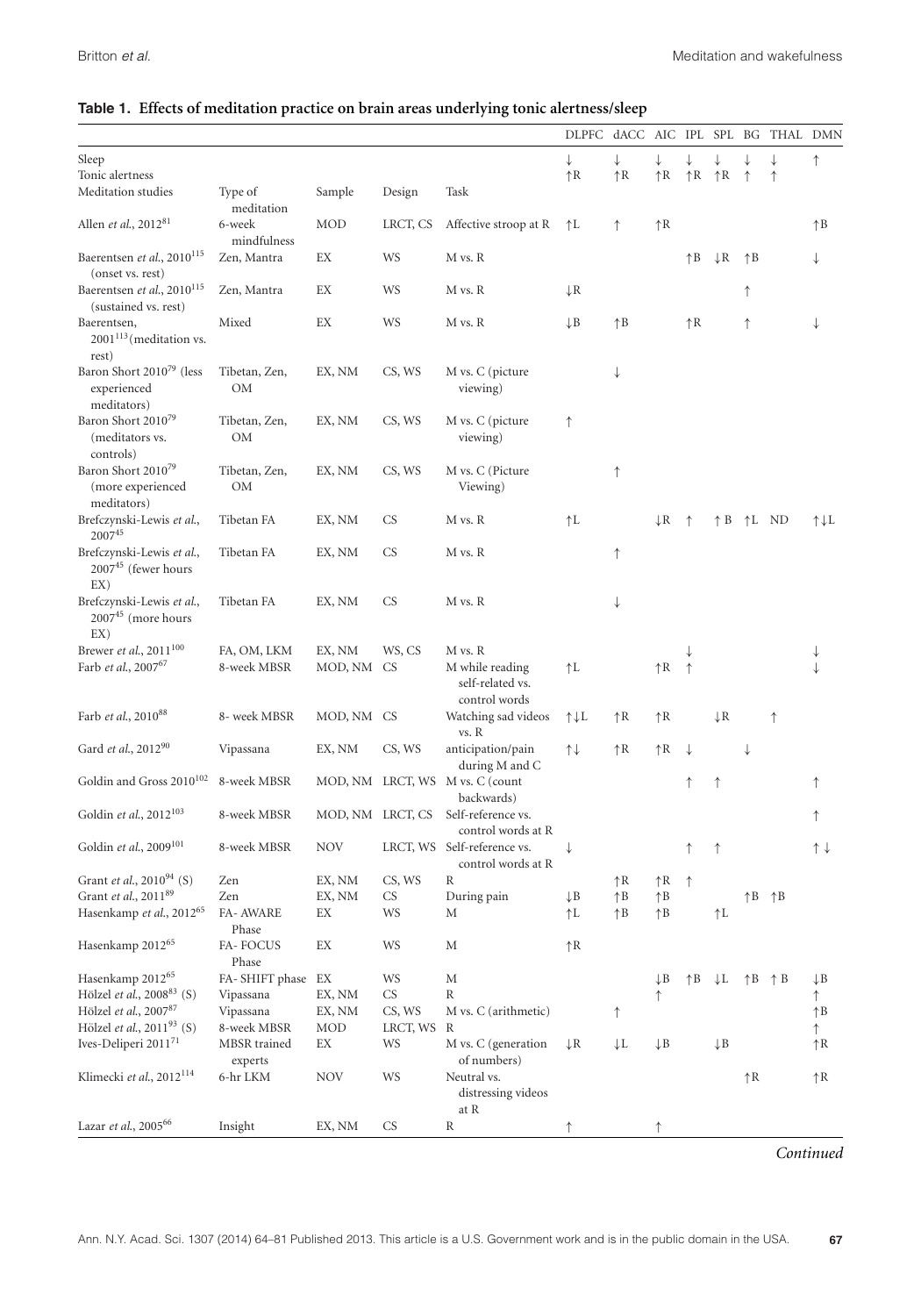#### **Table 1.** *Continued*

|                                                                     |                     |            |           |                                                                 | DLPFC dACC AIC IPL SPL BG THAL DMN |              |                |              |              |              |                |                |
|---------------------------------------------------------------------|---------------------|------------|-----------|-----------------------------------------------------------------|------------------------------------|--------------|----------------|--------------|--------------|--------------|----------------|----------------|
| Lee et al., 2012 <sup>82</sup>                                      | FA, LKM             | EX, NM     |           | CS, WS Emotion photos vs.<br>cognitive task at R<br>and while M | ↑                                  |              |                |              |              |              |                |                |
| Lee <i>et al.</i> , $2012^{82}$ (FA FA<br>only)                     |                     | EX, NM     |           | CS, WS Emotion photos vs.<br>cognitive task at R<br>and while M |                                    |              | $\uparrow$ L   |              | $\uparrow$ R |              | $\downarrow$ R |                |
| Lee et al., $2012^{82}$ (LK LKM<br>only)                            |                     | EX, NM     |           | CS, WS Emotion photos vs.<br>cognitive task at R<br>and while M | $\uparrow$ L                       | $\uparrow$ L |                |              | $\uparrow$ R | $\uparrow$ L |                |                |
| Luders et al., 2009 <sup>84</sup><br>(S)                            | Mixed               | EX, NM     | <b>CS</b> | $\mathbb R$                                                     | ↑                                  |              |                |              |              |              | $\uparrow$ R   |                |
| Luders et al., 2012 <sup>96</sup><br>(Cortical<br>gyrification) (S) | Mixed               | EX, NM     | <b>CS</b> | $\mathbb R$                                                     | $\uparrow$ B                       |              |                | $\uparrow$ L | $\uparrow$ R |              |                |                |
| Manna et al., 2010 <sup>77</sup><br>$-$ monks $FA >$ rest           | Theravada FA        | EX, NOV WS |           | M vs. R                                                         | $\uparrow$ R $\downarrow$ L        | $\uparrow$ B | $\downarrow$ L |              |              |              |                |                |
| Manna et al., 2010 <sup>77</sup><br>$-$ monks OM $>$<br>rest        | Theravada OM        | EX, NOV WS |           | M vs. R                                                         | $\uparrow$ L                       |              |                |              | $\uparrow$ L |              |                |                |
| Manna et al., 2010 <sup>77</sup><br>$-$ monks $OM > FA$             | Theravada FA,OM     | EX, NOV WS |           | M vs. R                                                         | $\uparrow$ B                       | $\mathbb R$  | $\uparrow$ L   |              | $\uparrow$ L |              |                |                |
| Manna et al., 2010 <sup>77</sup> -<br>NOVFA > rest                  | 10-day FA           | EX, NOV WS |           | M vs. R                                                         |                                    |              |                |              |              |              |                | $\uparrow$ L   |
| Manna et al., 2010 <sup>77</sup> -<br>NOVOM > rest                  | 10-day FA           | EX, NOV WS |           | M vs. R                                                         | $\uparrow$ R                       | $\uparrow$ B |                |              |              |              |                |                |
| Pagnoni 2007 $48$ (S)                                               | Zen                 | EX, NM     | <b>CS</b> | <b>Attention Task</b>                                           |                                    |              |                |              |              | $\uparrow$ L |                |                |
| Ritskes et al., 2003 <sup>80</sup>                                  | Zen                 | EX         | WS        | M vs. R                                                         | $\uparrow$ R                       | ↓            |                |              |              | $\uparrow$   |                |                |
| Taylor 201195                                                       | Zen and mindfulness | EX, NOV    | <b>CS</b> | M vs. R, while<br>viewing emotional<br>images                   |                                    |              |                |              |              |              |                | $\downarrow$ R |
| Yu et al., 2011 <sup>78</sup>                                       | Zen FA              | <b>NOV</b> | WS        | M                                                               | ↑                                  |              |                |              |              |              |                |                |
| Zeidan $2011^{70}$                                                  | 4-day FA            | <b>NOV</b> | L,WS      | During pain                                                     | ↑                                  | $\uparrow$ B | $\uparrow$ R   |              |              |              |                | $\downarrow$ B |

Note: Type of study: S, structural (gyrification, volume); all others are functional (fMRI, PET). Type of meditation: FA, focused attention; OM, open monitoring; LKM, loving-kindness. Design: CS, cross-sectional; WS, within-subjects; RCT, randomized controlled trial; L, longitudinal. Sample: EX, expert; MOD, moderate; NOV, novice; NM, nonmeditator. Task: M, meditation; R, rest; C, control task. Brain areas: follow Brodmann area (BA), when provided, or authors' designation. L, left; R, right; B, bilateral; ND, no difference; DLPFC, dorsolateral prefrontal cortex (BA 9–12, 45, 46, 47); dACC, dorsal anterior cingulate cortex (BA 11, 24, 25, 32); AIC, anterior insular cortex (BA 13, 14, 47, 48); IPL, inferior parietal lobule (BA 39, 40, 43) (also called the temporal–parietal junction or TPJ); SPL, superior parietal lobule (BA 7, precuneus); BG, basal ganglia (caudate, putamen, globus pallidus); THAL, thalamus; DMN, default mode network (mPFC, PCC).

(right) insula has been found to have greater gray matter concentration<sup>83,93</sup> and thickness<sup>66,94</sup> in meditators and greater activation both during meditation $65,77$  and on tasks following mindfulness training.67,70,81,88–90,95 Larger volume and increased gyrification in the right anterior insula have been found to correlate with duration of meditation training.83,96

**DMN.** The default mode is a network of midline brain structures, including the medial PFC and posterior cingulate, that is active during rest or when the brain is not otherwise engaged, and is thought to be involved in stimulus-independent, self-referential thought and mind wandering.<sup>97</sup> Converging evidence suggests that meditation training may be associated with decreased DMN activity, 67,70,88,95,98-100 but see also counter-examples.<sup>101-103</sup> Because increased DMN activity is associated with negative mental health outcomes,<sup>104,105</sup> it has been posited that "one mechanism through which meditation may be efficacious is by repeated disengagement or reduction of DMN activity."65

Instead of being a sign of mental excitation, mind wandering and DMN activation are associated with decreased sympathetic arousal,<sup>106</sup> lower levels of alertness and vigilance,<sup>107</sup> and increases in delta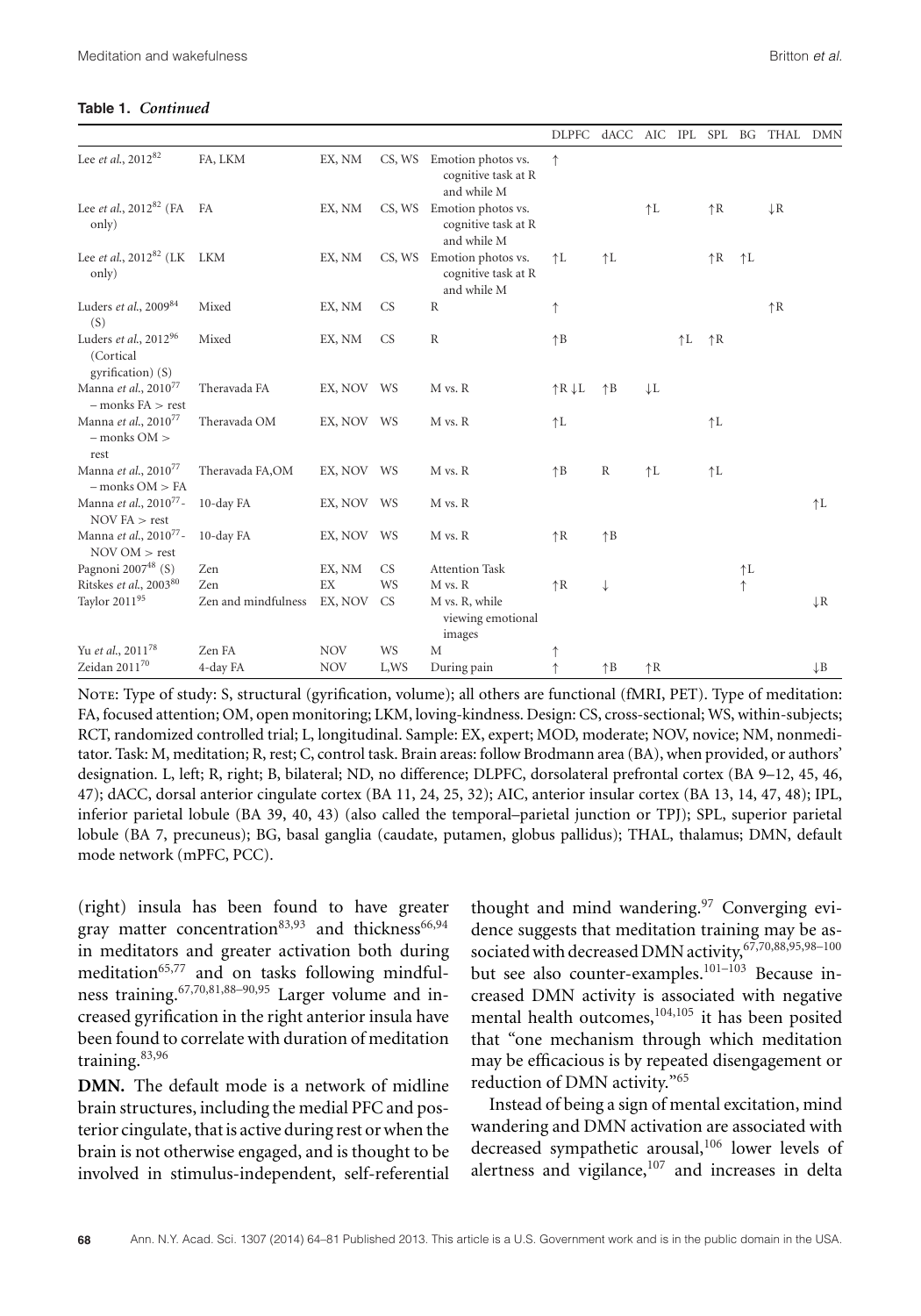power that indicate sleepiness.<sup>108-110</sup> The DMN includes some of the only brain regions that actually increase their activity during the transition from wakefulness to stage 1 sleep,  $57-59$  and vigilance can be pharmacologically induced by suppressing the DMN.<sup>111</sup> Thus, DMN activation and mind wandering can be viewed as a sign of mental laxity and drowsiness on a continuum with stage 1 sleep and dreaming.<sup>112</sup> In this view, when meditation decreases DMN activation/mind wandering, the result is not a calming in the direction of relaxation/sleep, but rather a move in the opposite direction: toward an increased alertness and vigilance that counteracts mental laxity and sleepiness.

**Subcortical and brain stem structures.** Studies of subcortical structures have found increased activation or gray matter density in tonic alertness-related areas in meditators, such as the thalamus, 84,88,89 basal ganglia,48,89,113,115 and arousal-related areas of the brain stem, such as the reticular formation. $^{116}$ 

# **Neurotransmitters**

Increases in wake-related/sleep-inhibiting neurotransmitters, such as norepinephrine,16,26,47,117,118 dopamine,<sup>119</sup> and serotonin<sup>78,120–123</sup> have been found in studies of non-Buddhist forms of meditation, although the relationship between peripheral and brain levels is unclear.

# **Functional connectivity**

In addition to activation of alertness-related areas and deactivation of sleep-related areas, functional connectivity (FC) or correlated activity between brain areas can also serve as an index of sleepiness or wakefulness. The fading of consciousness during nonrapid eye movement (NREM) sleep is thought to be associated with the breakdown of effective connectivity between multiple cortical areas,  $124$  specifically within nodes of the DMN, and between the DMN and the attention network.

# Intra-DMN connectivity

Connectivity between anterior and posterior nodes of the DMN remains intact during wake and into light and rapid eye movement (REM) sleep $125-127$ but decouples during slow-wave sleep and vegetative states, when consciousness is at a minimum. Thus, the functional integrity of the DMN has been thought to be indicative of the level of consciousness.<sup>127</sup> FC studies of meditation have in-

dicated increased connectivity between anterior and posterior nodes of the DMN at rest<sup>128,129</sup> and during meditation $130,131$  in experienced meditators with 10,000 h of practice but not following 8 weeks of training, $132$  which suggests that increases in DMN connectivity (and potentially an associated increase in wakefulness) correspond with later but not earlier stages of practice.

# DMN and attention network connectivity

Typically, vigilance is associated with maximal anticorrrelation between the DMN and the attention network.<sup>133</sup> Impaired vigilance and lack of anticorrelation is caused by insufficient DMN deactivation so that self-referential processes and mind wandering intrude into (and impair) task performance. $134$ Participants with more meditation experience exhibited increased connectivity between attentional regions and medial frontal regions (i.e., less anticorrelation), both during meditation<sup>100,130,135</sup> and during rest.<sup>100,128</sup> In experienced meditators, the decreased anticorrelation is associated with attention systems remaining active at rest when the DMN is active, and faster suppression of the DMN during attentional engagement and task performance.<sup>65,100</sup>

Although there is much variability in the methodologies, practices, and sample characteristics, more than 25 neuroimaging studies have found that Buddhist meditation practices are associated with activation/enlargement of the areas that underlie tonic alertness and/or prevent sleep both during meditation (state) and at rest or during tasks (trait). In order to promote sleep, the brain areas activated in meditation would need to be deactivated.<sup>136</sup> Furthermore, changes in FC both at rest and during meditation also correspond with greater wakefulness, especially in more experienced meditators. On the basis of the brain imaging findings, one might predict that meditators would be generally more awake and less sleepy, especially as practice progresses.

# **Less sleepy during wake**

# Subjective measures

Although many meditation studies have described subjective reports of decreased arousal, especially in the hyperaroused,  $137$  reports of increased energy and arousal following meditation are also prevalent. Early uncontrolled studies of mindfulness training in clinical samples found increased energy and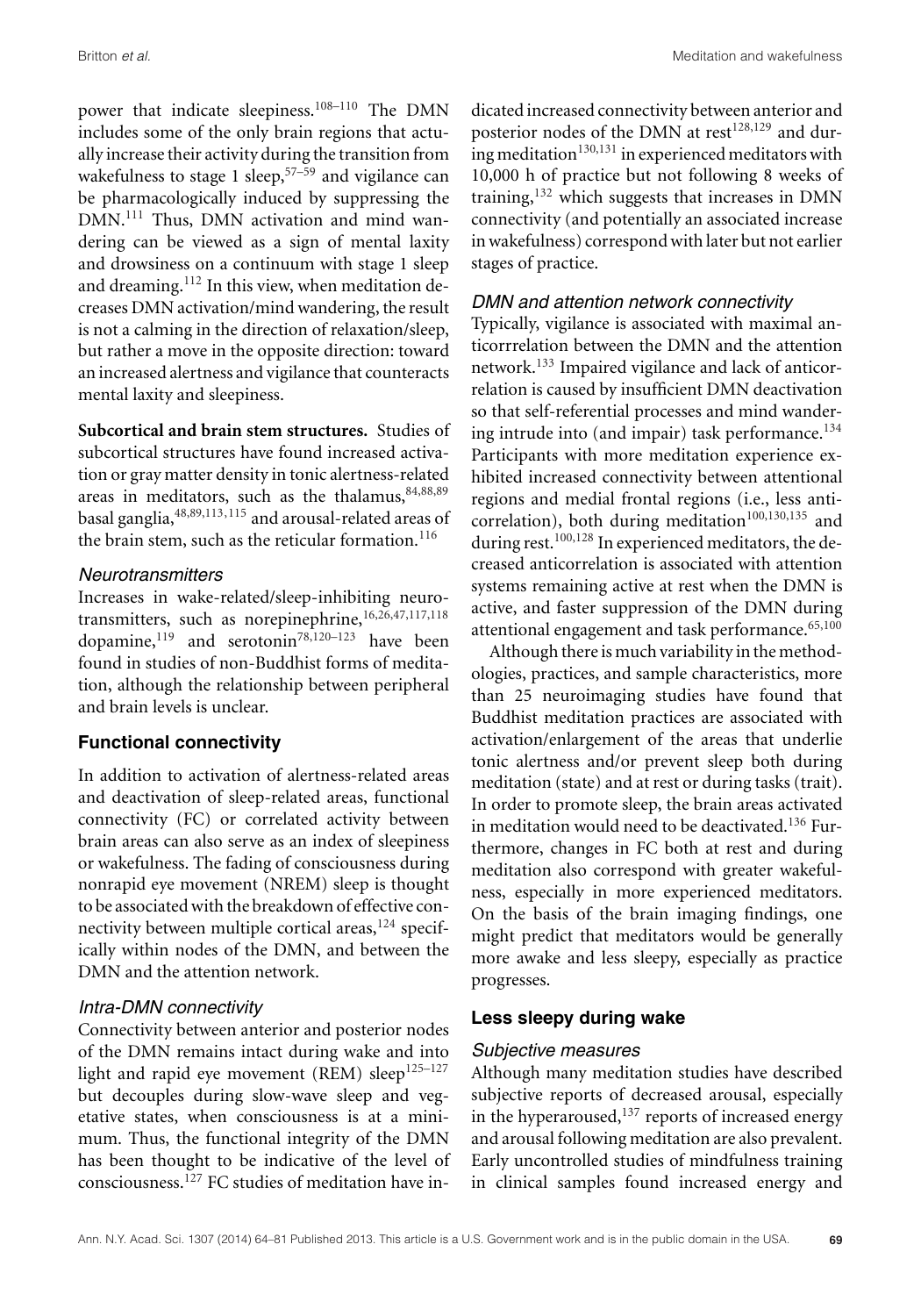decreased fatigue as secondary outcomes.<sup>138-140</sup> Later randomized control trials specifically targeted fatigue $141-145$  and called mindfulness meditation "vitality training."146 Improvements in fatigue were maintained up to 1 year<sup>141,143,144,146</sup> and correlated with improvements in neuropsychological functioning.<sup>145</sup> Studies in nonclinical populations with active controls have also found improvements in fatigue, alertness, and attention following Buddhist meditation training.46,147

### Behavioral measures

Several studies have found improvements on behavioral measures of tonic alertness following both brief and long-term practice of both FA and OM meditations. Valentine and Sweet<sup>40</sup> compared experienced Buddhist meditators to controls on a sustained attention task that included both phasic and tonic alerting (i.e., expected and unexpected stimuli). Alerting capabilities were associated with length of practice and OM practitioners outperformed FA meditators on indices of tonic (but not phasic) alertness. Jha *et al*. <sup>49</sup> investigated multiple forms of attention in novices undergoing MBSR training and long-term meditators on a 1-month intensive Vipassana retreat. Orienting and directed attention improved in the MBSR group, but tonic alertness improved only in long-term meditators and was directly associated with prior meditation practice.

Although the above studies suggest that only OM practice in advanced meditators supports increased tonic alertness, other studies have found increases in tonic alertness following both longand short-term FA training. Following 3 months of intensive Tibetan-style *shamatha* training, MacLean *et al*. <sup>54</sup> found increases in vigilance that were related to improvements in visual sensitivity, which persisted at least 3 months after the retreat ended. Lee<sup>82</sup> found that expert  $(2 h/day for 5 years) FA$ and loving-kindness meditators made significantly fewer omission errors on a continuous performance task than novices, indicating greater levels of tonic alertness. Kaul *et al*. <sup>55</sup> found that meditation-naive university students, who performed a 40-min FA meditation, improved their performance on the psychomotor vigilance task (PVT) in comparison to a nap or a control activity. This study also found that meditation improved decrements in PVT vigilance following a night of sleep deprivation, so that meditation practice increased wakefulness. This study suggests that some brief increases in tonic alertness may be apparent after only a single practice session of FA training.

### Waking EEG

In some of the early meditation studies using objective polysomnographic measurements of sleep propensity, both Elson *et al*. <sup>148</sup> and Banquet and Sailhan $149$  found that meditators were more likely to remain awake and less likely to fall asleep (defined as stage 2 sleep or delta EEG, respectively) than nonmeditator controls during a comparable period of relaxed wakefulness.<sup>148,149</sup> This finding is consistent with the notion that meditative training involves learning to keep a relaxed and yet aroused mental state for successively longer periods of time.

Although many early studies of waking EEG during meditation reported enhanced theta and alpha power consistent with a possibly near sleep-like state, recent investigations with more rigorous methodology have failed to replicate these findings. $11$  Instead, localized frontal midline theta increases have been more consistently obtained in meditators,  $150-152$  especially during FA practices, indicative of the concentrated cognitive engagement indexed by frontal midline theta. $153,154$ Other studies have reported higher baseline (trait) and state-related increases in gamma power in long-term Tibetan Buddhist practitioners,  $129$ Vipassana meditators,151 as well as meditators in other traditions,155 which are indicative of a more highly alert and aware brain state.

Reports of increases in midline frontal delta power<sup>156</sup> or decreases in gamma power<sup>98</sup> that are thought to indicate decreased DMN activity also support the idea of the wake-promoting and sleep-inhibiting effects of meditation. In addition, Cahn<sup>151</sup> reported decreased bilateral frontal delta power as a state effect of Vipassana meditation in long-term practitioners, consistent with a more highly alert brain state. A comprehensive analysis of waking EEG during breath-focused awareness before, during, and after an intensive 3-month meditation retreat indicated decreases in central and parietal beta power and a concomitant significant decrease in peak alpha frequency.157 The decreased beta activity might be conceived of in relation to decreased active processing consistent with the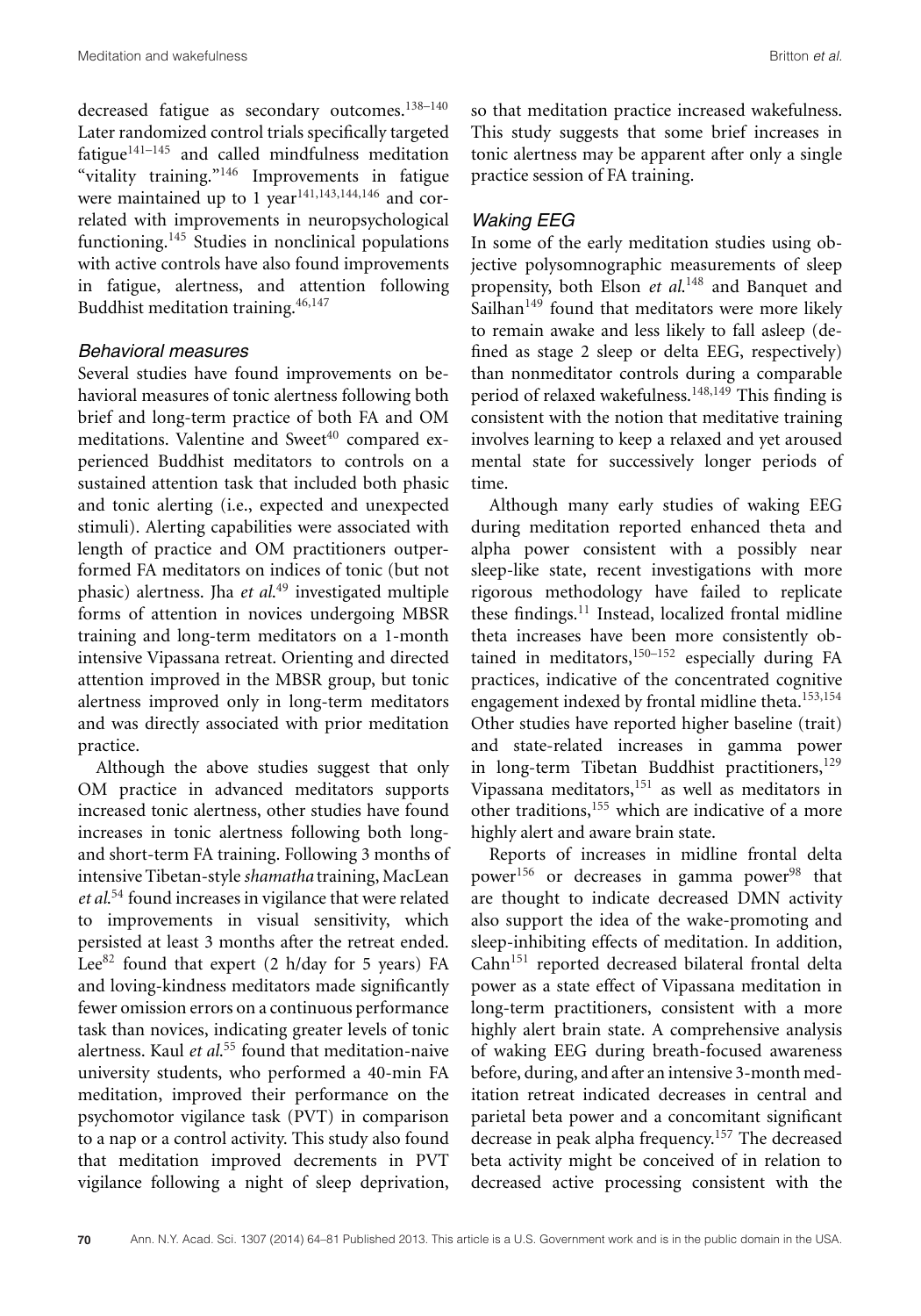traditional understanding that beta activity is associated with an active and aroused brain-processing state.<sup>158</sup> However, the authors note that decreased beta activity has been correlated with increased blood oxygen level–dependent signal in precentral motor areas<sup>159</sup> and with facilitating sensory processing of attended somatosensory stimuli, $160$  and thus, this decrease in beta power was interpreted as indicative of enhanced cortical activation. The decrease in peak alpha frequency was thought to correspond to a decrease in cognitive effort because increased cognitive load leads to increases in peak alpha frequency.<sup>161</sup> This has also been previously reported as a trait effect of meditation.<sup>11</sup>

In addition to spontaneous EEG, investigations of event-related EEG dynamics in relation to sensory stimuli further bolster the notion that meditation is associated with a concurrently more alert and efficient brain state. Decreased P300 amplitude to initial visual stimuli on an attentional blink task, <sup>43</sup> and increased frontal theta synchronization $162$  to normally unattended subsequent stimuli following an intensive 3-month retreat, indicates a broadening of attentional capacities across time that facilitates increased processing of difficult-to-detect stimulus trains. This same group of subjects also showed an enhanced perception and concomitant theta synchronization in response to challenging subtle auditory targets in an auditory oddball paradigm, further delineating brain mechanisms underlying meditative practice effects in improving attentional engagement to demanding cognitive tasks.<sup>51</sup> Using a simpler and passive auditory oddball paradigm in assessing state effects of Vipassana meditation, it has also been shown that while later signatures (P300, delta synchronization) of automated frontal cognitive engagement to unexpected distracter stimuli are decreased, markers of enhanced early stimulus representation (N100, gamma synchronization) are concomitantly observed, consistent with the notion of a highly aware brain state that is simultaneously less reactive.<sup>163,164</sup>

Overall, findings in more recent awake EEG studies of meditators, whether assessed by increased frontal theta power associated with highly focused cognitive states, increased gamma power associated with more active cortical processing, decreases in measures of DMN activation or measures of enhanced sensory and attentional processing with concomitantly decreased automated reactivity, have been consistently indicative of increased brain alertness.

### **More awake during sleep**

In many Tibetan Buddhist<sup>165</sup> and also non-Buddhist traditions,<sup>166</sup> the goal of cultivating vigilant awareness in every waking moment is extended beyond the waking state to sleep states as well. One teacher instructs, "When you fall asleep, you are asleep with virtually full awareness."<sup>165</sup> Several studies have described meditators' self-reports of ongoing conscious awareness during sleep.166,167 In support of such increased wakefulness during sleep, several polysomnographic sleep studies have found greater cortical arousal during sleep in meditators, including increased stage 1 sleep, alpha–theta (wake-like) EEG, arousals, reduced slow-wave sleep,<sup>149,166,168</sup> and increased gamma.<sup>169</sup>

Ferrarelli et al.<sup>169</sup> found that long-term meditators had increased parietal-occipital EEG gamma power (25–40 Hz) during whole-night NREM sleep compared to nonmeditating controls. Increased gamma was positively correlated with the length of lifetime daily meditation practice (Spearman's  $\sigma =$ 0.475,  $P < 0.02$ ). In an EEG-based longitudinal randomized controlled trial (RCT), Britton *et al*. <sup>168</sup> found increased wakefulness and decreased sleep propensity following Mindfulness-Based Cognitive Therapy (MBCT) that was correlated with improved mood and meditation practice amount. Over the course of the trial, the MBCT group increased in stage 1 minutes, awakenings, and arousals, and decreased in percent of slow-wave (stages 3 and 4) sleep compared to waitlist controls. Each of these objective indices of increased cortical arousal was correlated with amount of home meditation practice in a linear dose–dependent fashion, which further supports that the increased arousal was due to meditation. Although there was no overall treatment effect on sleep duration, average (diary) total sleep at posttreatment was negatively correlated with minutes of daily practice, so that more meditation was associated with less sleep (Fig. 2A–D).

There are several lines of evidence to suggest that these increases in cortical arousal are beneficial and desirable, rather than indicators of poor sleep or insomnia. First, these indices of increased cortical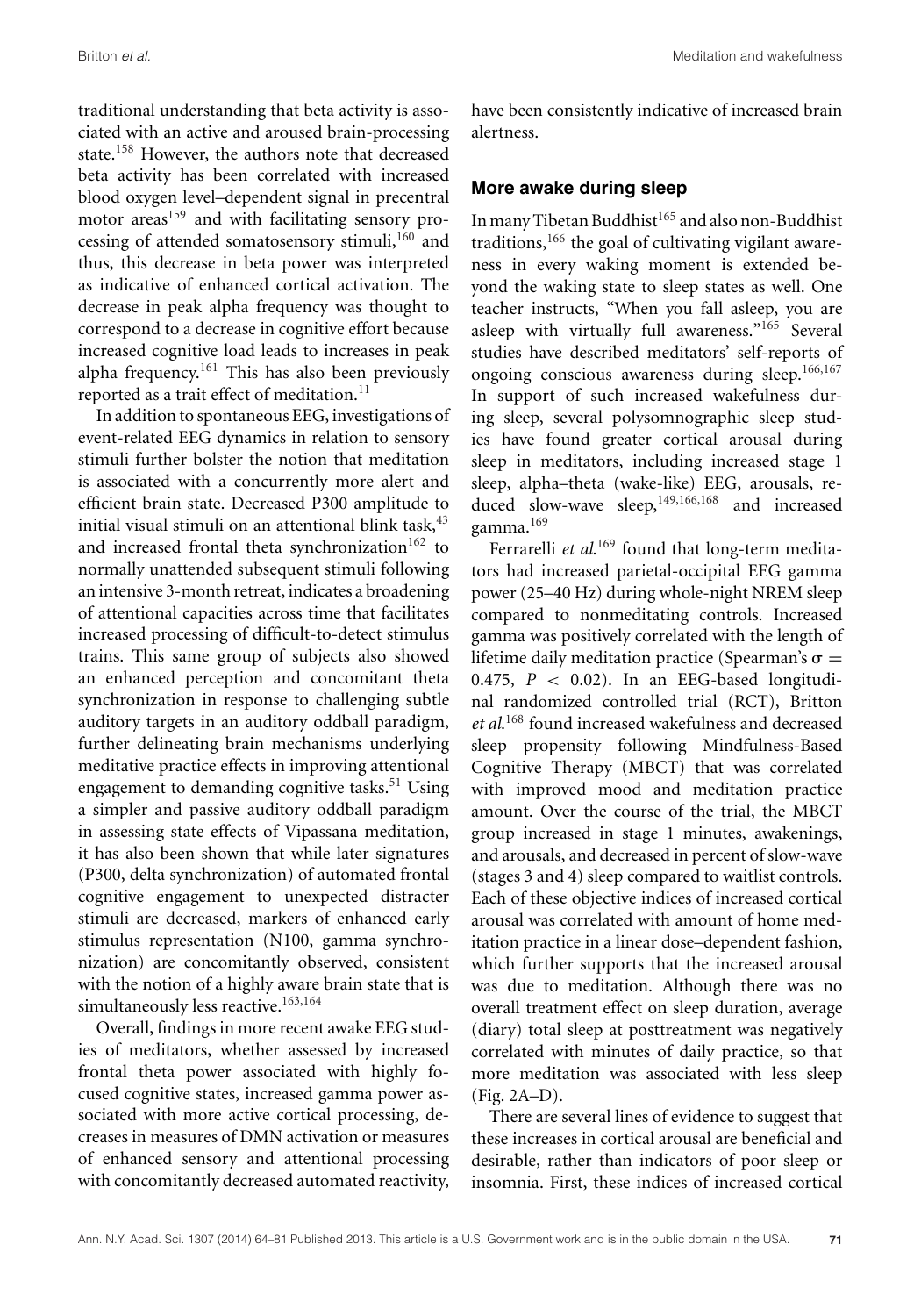

**Figure 2. Correlation between meditation practice and changes in sleep or arousal variables following MBCT, including (A) stage 1 minutes, (B) arousal and awakenings, (C) slow-wave sleep (SWS) percent, and (D) total (diary) sleep time. Figures A–C reprinted, with permission, from Britton** *et al***. 168**

arousal were also associated with an improvement in depression Beck Depression Inventory (BDI) scores, including increased awakenings, arousals, stage 1 minutes, as well as reduced overall sleep time  $(r = -0.60)$ , so that the larger the increase in cortical arousal, the larger the decrease in depression scores.

#### **Meditation and sleep amount**

Decreased sleep duration in meditators during periods of intensive practice, such as multiday silent retreats is a well-known phenomenon<sup>27</sup> and is considered a sign of meditative proficiency and progress.<sup>19</sup> Kornfield<sup>167</sup> documented decreased sleep duration in Theravada Vipassana meditators on 3-month retreats (12–15 h of meditation/day) compared to a control group who meditated 1–2 h/day. Seventy percent of the retreat participants reported an average 2-h decrease in sleep duration in comparison to 10% of controls, who also reported increases in sleep duration (10%). The periods of sleep decrease were associated with periods of greatest self-reported and teacher-observed mindfulness.

In a qualitative study in our laboratory, a meditator who had completed a 3-month Tibetan-style *shamatha* retreat (12–15 h/day), reported that for the first 2 weeks of the retreat, her sleep duration initially *increased* to 8 h/night before gradually diminishing to 1.5–3 h/night by the eighth week. Buddhist texts suggest a nocturnal sleep time among proficient meditators of approximately  $4$  hours<sup>19</sup>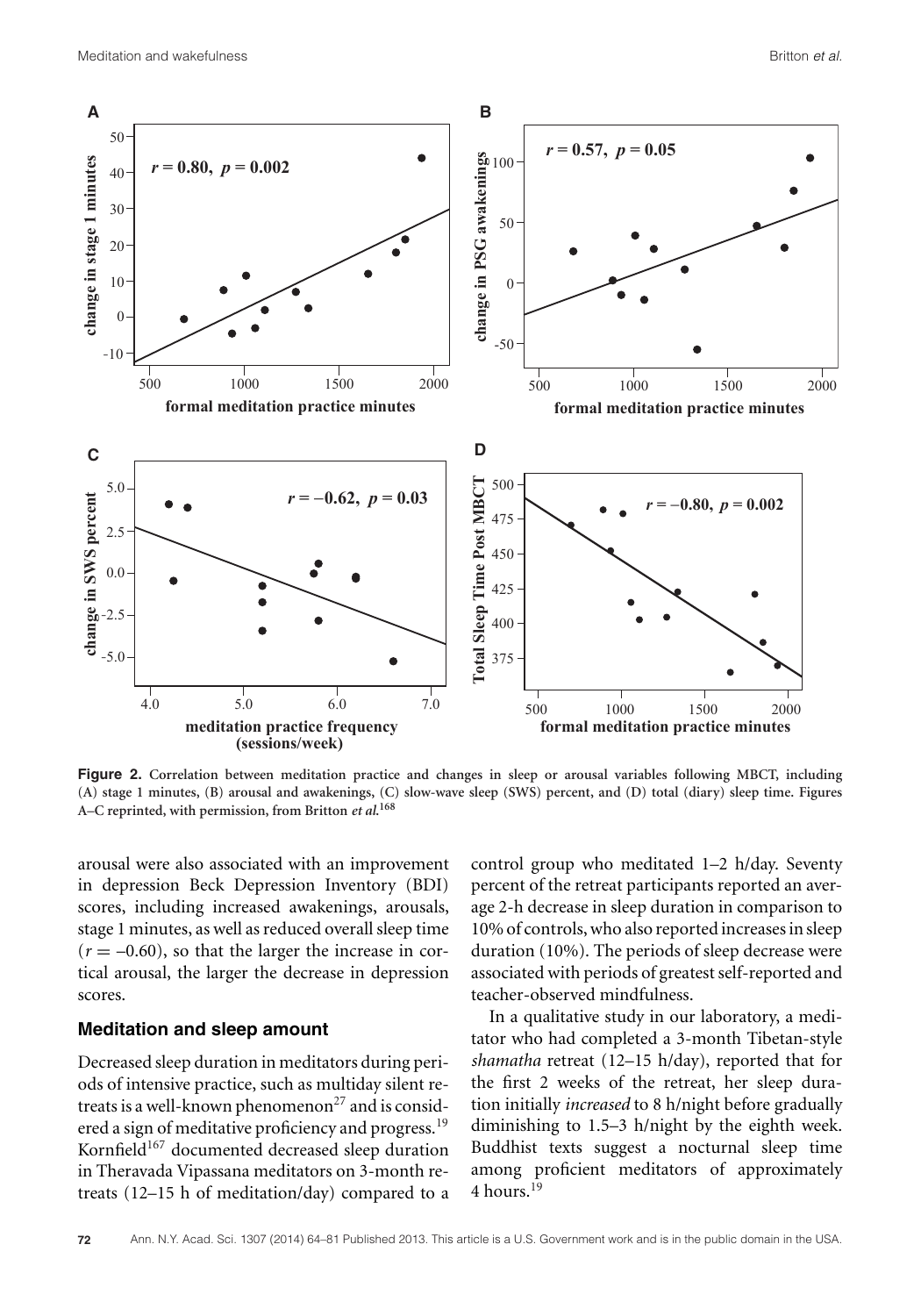Britton *et al.* Meditation and wakefulness

Other studies have begun to assess the effects of daily meditation practice on sleep duration outside a retreat context. Kaul *et al*. <sup>55</sup> measured 15 days of diary-reported sleep in a small sample of experienced Indian meditators ( $n = 7$ ) who practice focused (breath) awareness techniques 1.5–3.5 h/day (for at least 3 years) compared to matched nonmeditating controls ( $n = 23$ ). Sleep diaries indicated a significantly shorter average nocturnal sleep duration in meditators than controls (5.2 h vs. 7.8 h,  $P < 0.00001$ ).

A recent study examined sleep duration of meditators in daily life, using objective, EEGbased measures of sleep in a much larger sample. This cross-sectional study<sup>169</sup> recorded singlenight polysomnographic sleep studies (high-density EEG) in long-term (8700 average lifetime meditation hours) Tibetan and Theravada Buddhist meditators and age- and gender-matched nonmeditating controls. The meditators had a significantly reduced total sleep time  $(6.2 h vs. 6.7 h, P = 0.001)$  as well as increased minutes of wake after sleep onset (74 min vs. 44 min,  $P = 0.003$  compared to controls.

In contrast to advanced Buddhist meditators who view decreased sleep as a sign of progress, modern clinical applications seek to increase sleep duration and depth with meditation practice. High-quality empirical support for clinically-oriented meditation programs, such as MBSR, promoting sleep have not been particularly strong (see Ref. 170 for a review) and often lack objective measures of sleep, particularly EEG. Although some RCTs have found positive effects of meditation training on selfreported sleep quality,  $171-173$  other RCTs have found no difference from controls.174–176 Subjective ratings of sleep quality appear to be more affected by meditation than specific sleep parameters (such as sleep duration) $176,178$  with both positive and negative changes in arousal when measured by objective measures.<sup>171–173</sup> After many mixed or equivocal studies of MBSR, some sleep researchers have suggested that "mindfulness meditation as a single intervention might not yield strong effects on sleep $^{n173}$  and instead created programs that include mindfulness as part of a multicomponent cognitivebehavioral sleep treatment.<sup>177,178</sup> As an indication of the current state of the research, the most recent (2012) U.S. Government Report judged the level of evidence of clinically-oriented meditation programs for improving sleep to be "insufficient."179

What factors determine whether meditation training will increase or decrease arousal, promote wakefulness or sleep? This is an important research question that is largely unknown, but probably encompasses a number of factors, including dose and type of practice, sample characteristics (condition/disorder), degree/type of sleep disturbance, comparison group, concurrent medication, $171$  age and method of measuring sleep or wakefulness (subjective/objective).

#### **Nonlinear progress**

In order to make sense of the mixed and contradictory findings, it may help to approach the trajectory of meditative expertise as nonlinear in regard to arousal and tonic alertness.<sup>180</sup> Specifically, relaxing and sleep-promoting effects might be expected at low doses or early stages of practice (such as an introductory 8-week program), but more alertness, wakefulness, and less sleep might be expected as dose or practice progresses. Britton *et al*. <sup>178</sup> found that as little as 5– 10 min/day for 2–3 days/week (<1 h/week) increased self-reported sleep duration by more than an hour, but that as practice times approached  $30 \text{ min/day}$  ( $>3 \text{ h/week}$ ), then sleep duration began to decrease (Fig. 2D) and cortical arousal began to increase (Fig. 2A–C).<sup>168</sup> Similarly, our 3-month retreat participant slept more during the first 2 weeks, then progressively less, in line with findings of decreased sleep following intensive<sup>167</sup> or long-term daily practice.<sup>55,169</sup>

Both Buddhist sources and recent research support the idea that early stages of practice require more effort and produce more fatigue than later stages of practice.<sup>27,181,182</sup> Most beginning meditators start with a form of FA training, which relies on orienting, executive, and phasic alerting forms of attention. Like training a muscle, attention is redirected from self-referential thought back to the meditative object, over and over until attentional stability can be established. Proficient meditators can disengage faster and more easily from selfreferential thought (DMN activity).<sup>65</sup> Attention enhances efficiency of sensory information processing and enhances sensory acuity by increasing the ratio of signal to noise in neural communications.<sup>183</sup> Meditation-related increases in perceptual sensitivity and sensory acuity<sup>43,184–186</sup> require fewer cognitive resources and less effort for stimulus detection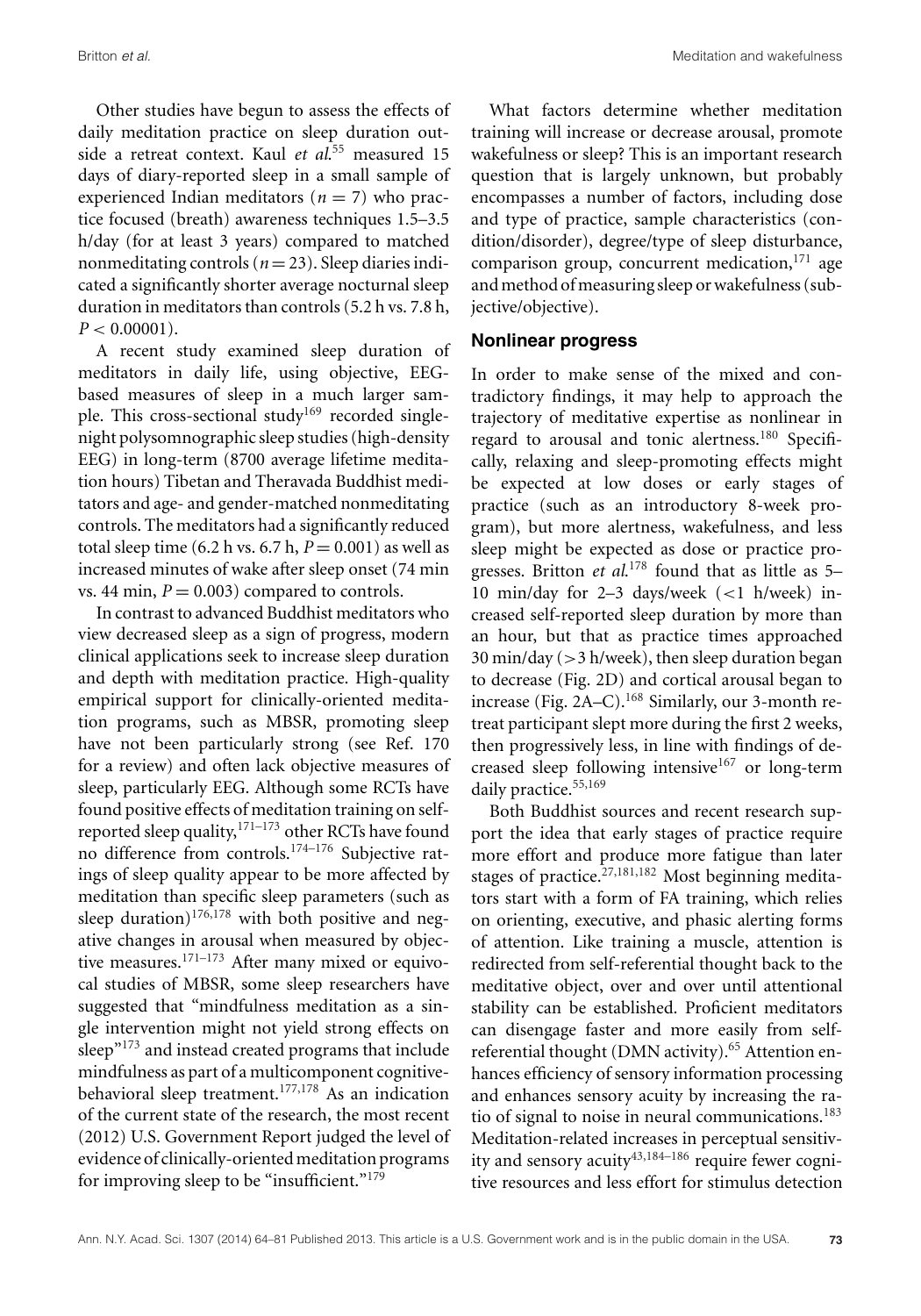# **Table 2. Correlation between meditation experience/expertise and alertness**

| Study                                  | Expertise                                                                                        | Alertness/sleepiness                                                                                | r value (Pearson)                  |  |  |  |  |
|----------------------------------------|--------------------------------------------------------------------------------------------------|-----------------------------------------------------------------------------------------------------|------------------------------------|--|--|--|--|
| Self-report Measures                   |                                                                                                  |                                                                                                     |                                    |  |  |  |  |
| Ong et al. <sup>137</sup>              | KIMS score                                                                                       | Diary-rated daytime<br>sleepiness                                                                   | $-0.65**a$ (posttreatment)         |  |  |  |  |
|                                        |                                                                                                  |                                                                                                     | $-0.71***$ <sup>a</sup> (6 months) |  |  |  |  |
|                                        |                                                                                                  |                                                                                                     | $-0.54^{*a}$ (12 months)           |  |  |  |  |
|                                        |                                                                                                  | Diary-rated daytime<br>tiredness                                                                    | $-0.66***^a$ (posttreatment)       |  |  |  |  |
|                                        |                                                                                                  |                                                                                                     | $-0.62***^{a}$ (6 months)          |  |  |  |  |
| Cahn <sup>164</sup>                    | Years of daily practice                                                                          | Drowsiness during control<br>condition                                                              | $-0.60*$                           |  |  |  |  |
| Britton, Bootzin et al. <sup>178</sup> | Frequency of practice in<br>mindfulness-based<br>sleep treatment (5-10<br>min day/2-3 days week) | Total sleep duration                                                                                | $+.56*$                            |  |  |  |  |
| Britton, Haynes et al. <sup>168</sup>  | Minutes of home practice<br>during MBCT                                                          | Total sleep duration                                                                                | $-.80**$                           |  |  |  |  |
| Neuroimaging Measures (EEG, fMRI)      |                                                                                                  |                                                                                                     |                                    |  |  |  |  |
| Britton, Haynes et al. <sup>168</sup>  | Minutes of home practice<br>during MBCT                                                          | Increase in stage 1 minutes<br>during sleep                                                         | $.80**$                            |  |  |  |  |
|                                        | Minutes of home practice<br>during MBCT                                                          | Increase PSG awakenings<br>and arousals during sleep                                                | $.57*$                             |  |  |  |  |
|                                        | Frequency of practice<br>(times per week)                                                        | Decrease in percent of<br>slow-wave sleep (stages<br>3/4)                                           | $-.62*$                            |  |  |  |  |
| Ferrarelli <sup>169</sup>              | Lifetime daily practice<br>hours (non-retreat)                                                   | Increased occipital-parietal<br>gamma during NREM<br>sleep                                          | $.48***$                           |  |  |  |  |
| Luders <sup>96</sup>                   | Lifetime hours of<br>meditation practice                                                         | Increased gyrification in R<br>anterior insula                                                      | NR                                 |  |  |  |  |
| Holzel <sup>83</sup>                   | Lifetime hours of<br>Vipssanna meditation                                                        | Increased volume of R<br>anterior insula                                                            | .36                                |  |  |  |  |
| Hasenkamp <sup>65</sup>                | Lifetime hours of<br>meditation practice                                                         | Decreased activity in DMN                                                                           | $-.74***$                          |  |  |  |  |
| Baron Short <sup>79</sup>              | Lifetime hours of<br>meditation practice<br>$(<10$ yrs vs $>10$ yrs)                             | Activation of DLPFC and<br>ACC during mindfulness<br>meditation                                     | <b>NR</b>                          |  |  |  |  |
| <b>Behavioral Measures</b>             |                                                                                                  |                                                                                                     |                                    |  |  |  |  |
| Jha <sup>49</sup>                      | Lifetime meditation<br>experience                                                                | Magnitude of the alerting<br>score post-retreat<br>(negative value indicated<br>better performance) | $-.52*$                            |  |  |  |  |
| Valentine <sup>40</sup>                | Meditation experience                                                                            | Performance on tonic<br>alerting task                                                               | <b>NR</b>                          |  |  |  |  |

 $P^*P = .06, P < .05, P^*P < .01, P^*P < .005$ <sup>a</sup>Spearman's σ KIMS = Kentucky Inventory of Mindfulness Skills  $\mathrm{NR} = \mathrm{not}$  reported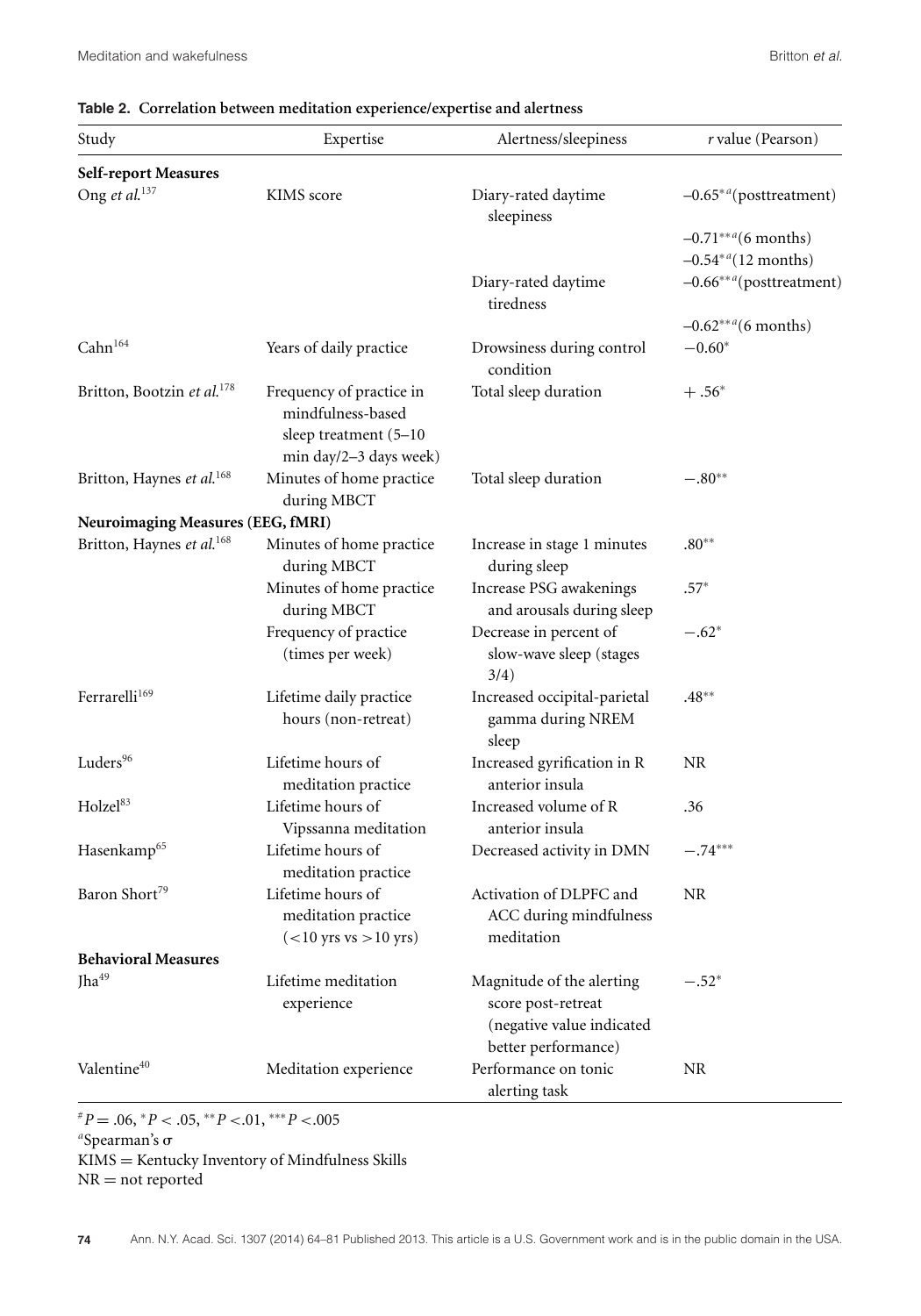and therefore free up resources to be available for other functions.43,54 Like having stronger muscles, more efficient processing is less taxing or fatiguing and supports more enduring alertness. Reports that increases in directed attention/phasic alerting lead to improved tonic alertness<sup>49,187</sup> support Kabat-Zinn's statement that "By paying attention you literally become more awake."<sup>188</sup> Indeed, many studies have found positive correlations between meditative expertise (practice amount) and subjective, neurological, and behavioral measures of wakefulness (see Table 2).

However, the relationship between phasic and tonic alertness is more likely bidirectional and mutually reinforcing,  $35-38$  as the resources that are freed up by more efficient processing (sensory acuity) can promote a form of tonic alertness that makes the meditator more aware of internal and external stimuli,  $43,54,189$  thus leading to more efficient processing, until the system runs so effortlessly that it may require much less recovery time (i.e., sleep).

Neuroimaging studies are beginning to support a nonlinear trajectory of meditative practice and proficiency. Brain areas underlying tonic alertness are activated in early stages of training, compared to nonmeditators, but these areas begin to deactivate as meditative expertise becomes more proficient and effortless in later stages.<sup>45,87,181,190</sup> This eventual effortlessness that accompanies increased efficiency in later stages is thought to arise from increased connectivity between brain areas that were previously not coactivated.100,130,181,191

Thus, the point when meditation practice no longer produces drowsiness and sleep, but instead engendersincreased and sustainedwakefulness,may be an indicator of the neuroplastic changes that signify meditative proficiency. In this sense, "awakening" is not a metaphor, but rather an iterative process of neuroplastic modifications and increased efficiency that supports a new level of perceptual sensitivity and insight.

### **Conclusion**

The purpose of this review was to provide evidence, by drawing from both scientific studies and Buddhist textual sources, of meditation's arousing or wake-promoting effects in an attempt to counterbalance the common modern characterization of Buddhist meditation as a relaxation technique

that promotes hypoarousal and sleep. Traditional Buddhist formulations and a host of recent subjective, behavioral, and neuroimaging studies of meditation suggest that Buddhist meditation practices may promote greater wakefulness and lower sleep propensity, especially as practice progresses. With a more interdisciplinary approach that includes traditional Buddhist formulations, the scientific study of meditation may gain a more comprehensive view of the full range of possible effects and applications of contemplative practices.

## **Acknowledgments**

Funding for this research was provided by Grants T32-AT001287 and MH067553-05 from the National Institutes of Health (NIH) and the Mind and Life Institute. W.B.B. is supported by an NIH Career Development Award K23-AT006328-01A1 and by Lenz and Hershey Foundation Grants to the Brown University Contemplative Studies Initiative.

# **Conflicts of interest**

The authors declare no conflicts of interest.

## **References**

- 1. McMahan, D.L. 2008. *The Making of Buddhist Modernism*. Oxford: Oxford University Press.
- 2. Williams, M. & J. Kabat-Zinn. 2011. Mindfulness: diverse perspectives on its meaning, origins, and multiple applications at the intersection of science and dharma. *Contemp. Buddhism* **12:** 1–18.
- 3. Davidson, R.J. 2010. Empirical explorations of mindfulness: conceptual and methodological conundrums. *Emotion* **10:** 8–11.
- 4. Pandita, S.U. 1992. *In This Very Life: The Liberation Teachings of the Buddha*. Boston: Wisdom.
- 5. Gunaratana, H. 2002. *Mindfulness in Plain English*. Boston: Wisdom.
- 6. Bodhi, B. 2012. *The Numerical Discourses of the Buddha: A New Translation of the Anguttara Nikaya*. Boston: Wisdom.
- 7. Beary, J.F. & H. Benson. 1974. A simple psychophysiologic technique which elicits the hypometabolic changes of the relaxation response. *Psychosom. Med.* **36:** 115–120.
- 8. Morse, D.R., J.S. Martin, M.L. Furst, *et al*. 1977. A physiological and subjective evaluation of meditation, hypnosis, and relaxation. *Psychosom. Med.* **39:** 304–324.
- 9. Cooper, M.J. & M.M. Aygen. 1979. A relaxation technique in the management of hypercholesterolemia. *J. Hum. Stress* **5:** 24–27.
- 10. Cardoso, R., E. de Souza, L. Camano,*et al*. 2004.Meditation in health: an operational definition. *Brain Res. Protoc.* **14:** 58–60.
- 11. Cahn, B.R. & J. Polich. 2006. Meditation states and traits: EEG, ERP, and neuroimaging studies. *Psychol. Bull.* **132:** 180–211.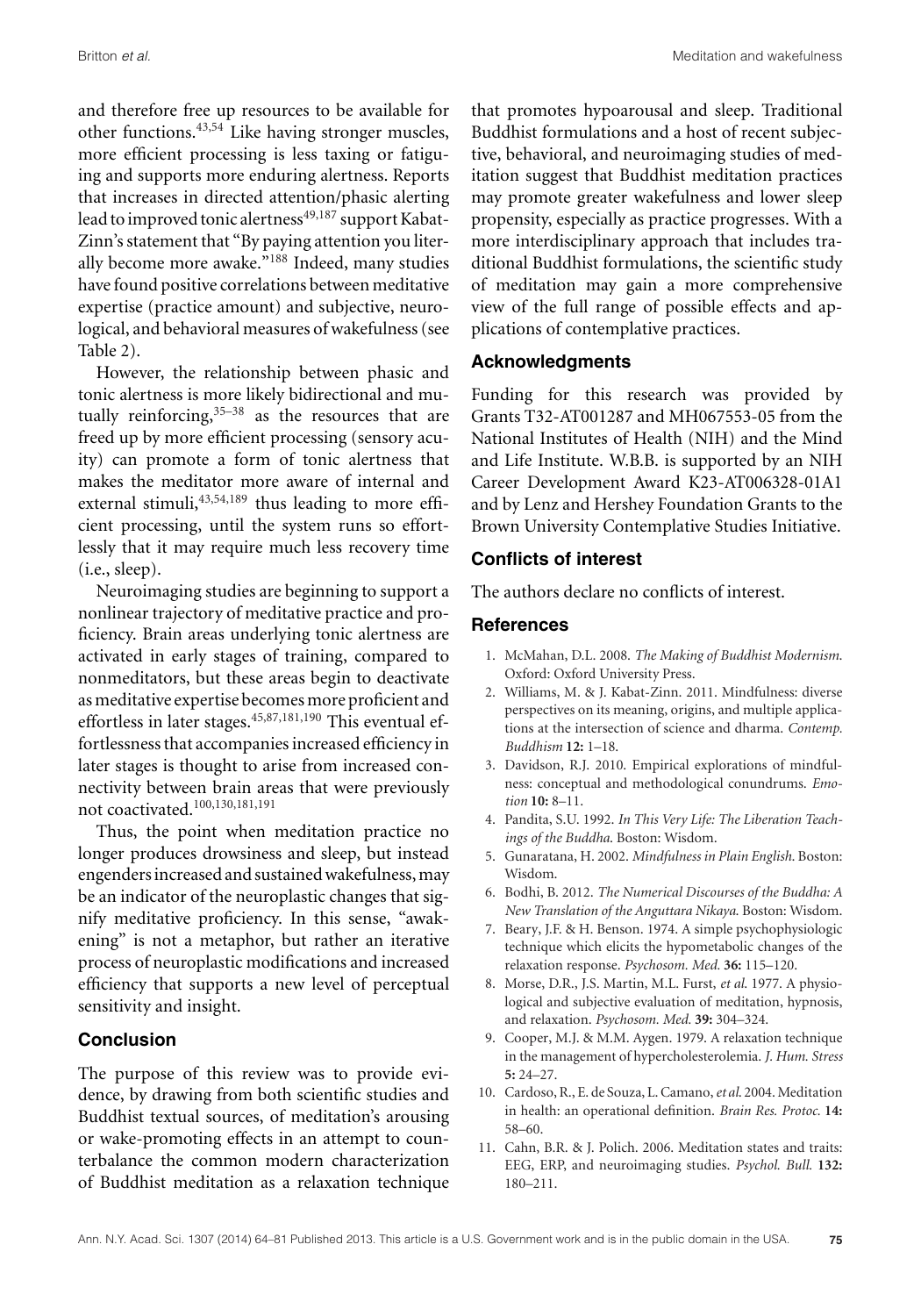- 12. Fenwick, P.B., S. Donaldson, L. Gillis,*et al*. 1977. Metabolic and EEG changes during transcendental meditation: an explanation. *Biol. Psychol.* **5:** 101–118.
- 13. Williams, P. & M. West. 1975. EEG responses to photic stimulation in persons experienced at meditation. *Electroencephalogr. Clin. Neurophysiol.* **39:** 519–522.
- 14. Pagano, R.R., R.M. Rose, R.M. Stivers, *et al*. 1976. Sleep during transcendental meditation. *Science* **191:** 308–310.
- 15. Younger, J., W. Adriance & R.J. Berger. 1975. Sleep during transcendental meditation. *Percept. Mot. Skills* **40:** 953–954.
- 16. Young, J.D. & E. Taylor. 1998. Meditation as a voluntary hypometabolic state of biological estivation. *News Physiol. Sci.* **13:** 149–153.
- 17. Walker, J.M. & R.J. Berger. 1980. Sleep as an adaptation for energy conservation functionally related to hibernation and shallow torpor. Adaptive capabilities of the nervous system. *Prog. Brain Res.* **53:** 255–278.
- 18. Kyabgon, T. 2003. *Mind at Ease: Self-Liberation through Mahamudra Meditation*. Boston: Shambhala.
- 19. Nanamoli, B. & B. Bodhi. 1995. ˜ *Sekha-patipada Sutta (The Practice for One in Training), in The Middle Length Discourses of the Buddha: A New Translation of the Majjhima Nikaya*. Boston: Wisdom Publications.
- 20. Gyatso, T. 2001. *Stages of Meditation*. Ithaca: Snow Lion.
- 21. Wallace, B.A. 2006. *The Attention Revolution: Unlocking the Power of the Focused Mind*. Boston: Wisdom.
- 22. Lopez, D.S., Jr. 2009. *Buddhism and Science: A Guide for the Perplexed*. Chicago: University of Chicago Press.
- 23. Lutz, A., J.P. Dunne & R.J. Davidson. 2007. "Meditation and the neuroscience of consciousness: an introduction." In *Cambridge Handbook of Consciousness*. M.M.P. Zelazo & E Thompson, Eds.: 497–550. New York: Cambridge University Press.
- 24. Kabat-Zinn, J. 1982. An out-patient program in behavioral medicine for chronic pain patients based on the practice of mindfulness meditation: theoretical considerations and preliminary results. *Gen. Hosp. Psychiatry* **4:** 33–47.
- 25. Derryberry, D. & M.K. Rothbart. 1988. Arousal, affect, and attention as components of temperament. *J. Pers. Soc. Psychol.* **55:** 958–966.
- 26. Holmes, D.S. 1984. Meditation and somatic arousal reduction. *Am. Psychol.* **39:** 1–10.
- 27. Lutz, A., H.A. Slagter, J.D. Dunne, *et al*. 2008. Attention regulation and monitoring in meditation. *Trends Cogn. Sci.* **12:** 163–169.
- 28. Fan, J., A. Raz & M. Posner. 2003. "Attentional mechanisms." In *Encyclopedia of Neurological Sciences*. M. Aminoff & R. Daroff, Eds.: 292–299. New York: Elsevier.
- 29. Fan, J., B.D. McCandliss, T. Sommer, *et al*. 2002. Testing the efficiency and independence of attentional networks. *J. Cogn. Neurosci.* **14:** 340–347.
- 30. Langner, R. & S.B. Eickhoff. 2013. Sustaining attention to simple tasks: a meta-analytic review of the neural mechanisms of vigilant attention. *Psychol. Bull.* **139:** 870– 900.
- 31. Sturm, W. & K. Willmes. 2001. On the functional neuroanatomy of intrinsic and phasic alertness. *Neuroimage* **14:** S76–S84.
- 32. Sturm, W., A. de Simone, B.J. Krause, *et al*. 1999. Functional anatomy of intrinsic alertness: evidence for a frontoparietal-thalamic-brainstem network in the right hemisphere. *Neuropsychologia* **37:** 797–805.
- 33. Posner, M.I. 2008. Measuring alertness. *Ann. N. Y. Acad. Sci.* **1129:** 193–199.
- 34. Raz, A. & J. Buhle. 2006. Typologies of attentional networks. *Nat. Rev. Neurosci.* **7:** 367–379.
- 35. O'Connell, R.G., M.A. Bellgrove, P.M. Dockree, *et al*. 2006. Cognitive remediation in ADHD: effects of periodic noncontingent alerts on sustained attention to response. *Neuropsychol. Rehabil.* **16:** 653–665.
- 36. Robertson, I., R. Tegnér, K. Tham, et al. 1995. Sustained attention training for unilateral neglect: theoretical and rehabilitation implications. *J. Clin. Exp. Neuropsychol.* **17:** 416–430.
- 37. Manly, T. 2002. Cognitive rehabilitation for unilateral neglect: review. *Neuropsychol. Rehabil.* **12:** 289–310.
- 38. Sturm, W., M. Thimm, J. Kust, *et al*. 2006. Alertnesstraining in neglect: behavioral and imaging results. *Restor. Neurol. Neurosci.* **24:** 371–384.
- 39. Arnsten, A.F. & S.R. Pliszka. 2011. Catecholamine influences on prefrontal cortical function: relevance to treatment of attention deficit/hyperactivity disorder and related disorders. *Pharmacol. Biochem. Behav.* **99**: 211–216.
- 40. Valentine, E. & P. Sweet. 1999. Meditation and attention: a comparison of the effects of concentrative and mindfulness meditation on sustained attention. *Ment. Health Relig. Cult.* **2:** 59–70.
- 41. Chan, D. & M. Woollacott. 2007. Effects of level of meditation experience on attentional focus: is the efficiency of executive or orientation networks improved? *J Altern. Complement. Med.* **13:** 651–657.
- 42. Davidson, R.J., D.J. Goleman & G.E. Schwartz. 1976. Attentional and affective concomitants of meditation: a crosssectional study. *J. Abnorm. Psychol.* **85:** 235–238.
- 43. Slagter, H.A., A. Lutz, L.L. Greischar, *et al*. 2007. Mental training affects distribution of limited brain resources. *PLoS Biol.* **5:** e138.
- 44. Lazar, S.W., G. Bush, R.L. Gollub, *et al*. 2000. Functional brain mapping of the relaxation response and meditation. *Neuroreport* **11:** 1581–1585.
- 45. Brefczynski-Lewis, J.A., A. Lutz, H.S. Schaefer, *et al*. 2007. Neural correlates of attentional expertise in long-term meditation practitioners. *Proc. Natl. Acad. Sci. U. S. A.* **104:** 11483–11488.
- 46. Tang, Y.Y., Y. Ma, J. Wang, *et al*. 2007. Short-term meditation training improves attention and self-regulation. *Proc. Natl. Acad. Sci. U. S. A.* **104:** 17152–17156.
- 47. Srinivasan, N. & S. Baijal. 2007. Concentrative meditation enhances preattentive processing: a mismatch negativity study. *Neuroreport* **18:** 1709–1712.
- 48. Pagnoni, G. & M. Cekic. 2007. Age effects on gray matter volume and attentional performance in Zen meditation. *Neurobiol. Aging* **28:** 1623–1627.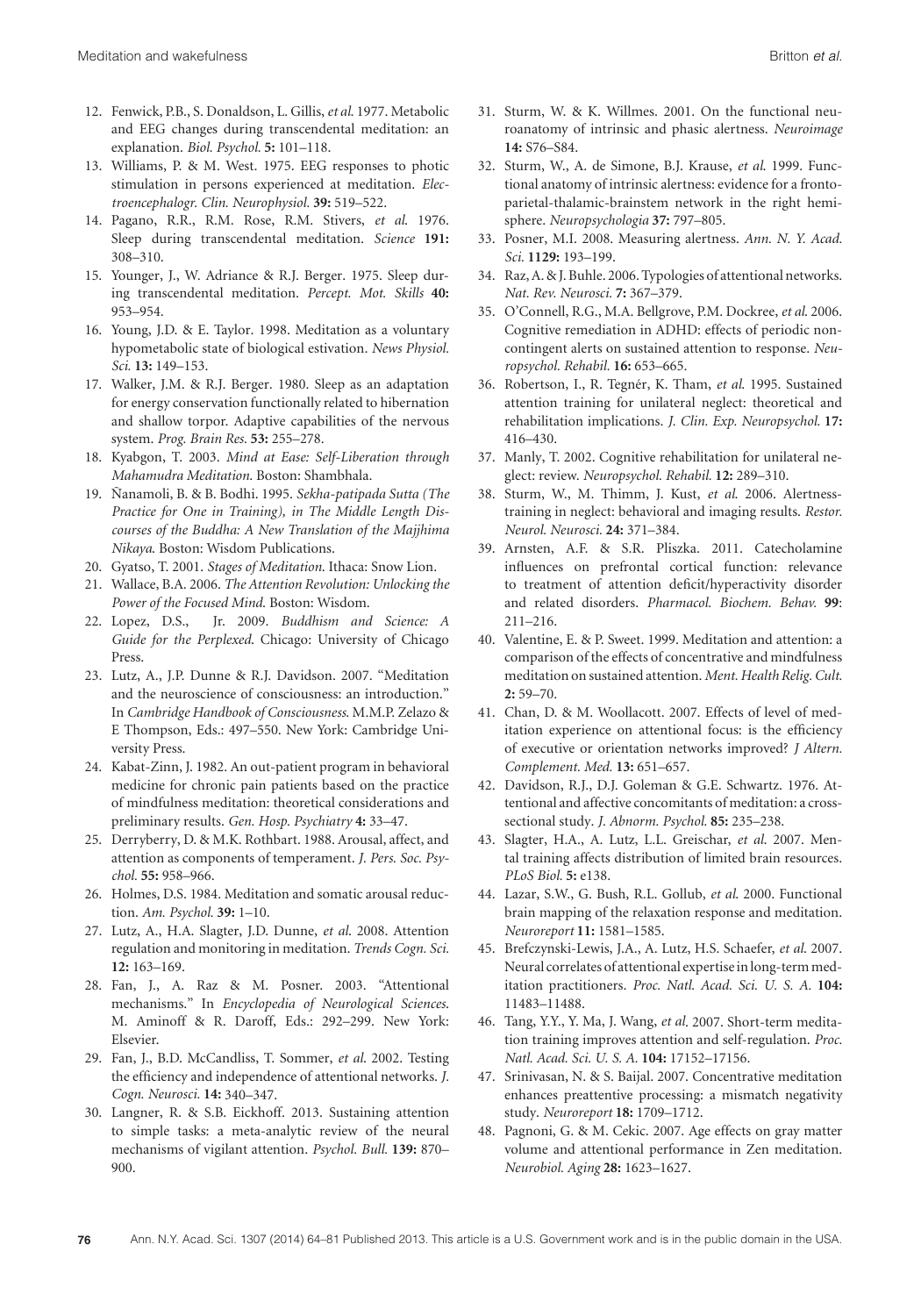- 49. Jha, A.P., J. Krompinger & M.J. Baime. 2007. Mindfulness training modifies subsystems of attention. *Cogn. Affect. Behav. Neurosci.* **7:** 109–119.
- 50. Bushell, W.C. 2009. New beginnings: evidence that the meditational regimen can lead to optimization of perception, attention, cognition, and other functions. *Ann. N. Y. Acad. Sci.* **1172:** 348–361.
- 51. Lutz, A., H.A. Slagter, N.B. Rawlings, *et al*. 2009. Mental training enhances attentional stability: neural and behavioral evidence. *J. Neurosci.* **29:** 13418–13427.
- 52. Wenk-Sormaz, H. 2005. Meditation can reduce habitual responding. *Adv. Mind Body Med.* **21:** 33–49.
- 53. Chambers, R., B.C.Y. Lo & N.B. Allen. 2008. The impact of intensive mindfulness training on attentional control, cognitive style, and affect. *Cogn. Ther. Res.* **32:** 303–322.
- 54. MacLean, K.A., E. Ferrer, S.R. Aichele, *et al*. 2010. Intensive meditation training improves perceptual discrimination and sustained attention. *Psychol. Sci.* **21:** 829–839.
- 55. Kaul, P., J. Passafiume, C. Sargent, *et al*. 2010. Meditation acutely improves psychomotor vigilance, and may decrease sleep need. *Behav. Brain Funct.* **6:** 47–56.
- 56. Killgore, W.D. 2010. Effects of sleep deprivation on cognition. *Prog. Brain Res.* **185:** 105–129.
- 57. Olbrich, S., C. Mulert, S. Karch, *et al*. 2009. EEG-vigilance and BOLD effect during simultaneous EEG/fMRI measurement. *Neuroimage* **45:** 319.
- 58. Rolls, E.T., K. Inoue & A. Browning. 2003. Activity of primate subgenual cingulate cortex neurons is related to sleep. *J. Neurophysiol.* **90:** 134–142.
- 59. Picchioni, D., M. Fukunaga, W.S. Carr, *et al*. 2008. fMRI differences between early and late stage-1 sleep. *Neurosci. Lett.* **441:** 81–85.
- 60. Posner, M.I. & S.E. Petersen. 1990. The attention system of the human brain. *Annu. Rev. Neurosci.* **13:** 25–42.
- 61. Sadaghiani, S., G. Hesselmann & A. Kleinschmidt. 2009. Distributed and antagonistic contributions of ongoing activity fluctuations to auditory stimulus detection. *J. Neurosci.* **29:** 13410–13417.
- 62. Sadaghiani, S., R. Scheeringa, K. Lehongre, *et al*. 2010. Intrinsic connectivity networks, alpha oscillations, and tonic alertness: a simultaneous electroencephalography/functional magnetic resonance imaging study. *J. Neurosci.* **30:** 10243–10250.
- 63. O'Connell, R.G., M.A. Bellgrove, P.M. Dockree, *et al*. 2008. Self-alert training: volitional modulation of autonomic arousal improves sustained attention. *Neuropsychologia* **46:** 1379–1390.
- 64. Mottaghy, F.M., K.Willmes, B. Horwitz,*et al*. 2006. Systems level modeling of a neuronal network subserving intrinsic alertness. *Neuroimage* **29:** 225–233.
- 65. Hasenkamp, W., C.D. Wilson-Mendenhall, E. Duncan, *et al*. 2012. Mind wandering and attention during focused meditation: a fine-grained temporal analysis of fluctuating cognitive states. *Neuroimage* **59:** 750–760.
- 66. Lazar, S.W., C.E. Kerr, R.H.Wasserman,*et al*. 2005.Meditation experience is associated with increased cortical thickness. *Neuroreport* **16:** 1893–1897.
- 67. Farb, N.A., Z.V. Segal, H. Mayberg,*et al*. 2007. Attending to the present: mindfulness meditation reveals distinct neural modes of self-reference. *Soc. Cogn. Affect. Neurosci.* **2:** 313– 322.
- 68. Lutz, A., J. Brefczynski-Lewis, T. Johnstone, *et al*. 2008. Regulation of the neural circuitry of emotion by compassion meditation: effects of meditative expertise. *PloS One* **3:** e1897.
- 69. Sato, J.R., E.H. Kozasa, T.A. Russell,*et al*. 2012. Brain imaging analysis can identify participants under regular mental training. *PloS One* **7:** e39832.
- 70. Zeidan, F., K.T. Martucci, R.A. Kraft, *et al*. 2011. Brain mechanisms supporting the modulation of pain by mindfulness meditation. *J. Neurosci.* **31:** 5540–5548.
- 71. Ives-Deliperi, V.L., M. Solms & E.M. Meintjes. 2011. The neural substrates of mindfulness: an fMRI investigation. *Soc. Neurosci.* **6:** 231–242.
- 72. Buchsbaum, M.S., J.C. Gillin, J. Wu, *et al*. 1989. Regional cerebral glucose metabolic rate in human sleep assessed by positron emission tomography. *Life Sci.* **45:** 1349–1356.
- 73. Sawaya, R. & D.H. Ingvar. 1989. Cerebral blood flow and metabolism in sleep. *Acta. Neurol. Scand.* **80:** 481–491.
- 74. Maquet, P., D. Dive, E. Salmon, *et al*. 1990. Cerebral glucose utilization during sleep-wake cycle in man determined by positron emission tomography and [18F]2-fluoro-2 deoxy-D-glucose method. *Brain Res.* **513:** 136–143.
- 75. Braun, A.R., T.J. Balkin, N.J. Wesenten,*et al*. 1997. Regional cerebral blood flow throughout the sleep-wake cycle. An H2(15)O PET study. *Brain* **120**(Pt 7): 1173–1197.
- 76. Maquet, P., J. Peters, J. Aerts, *et al*. 1996. Functional neuroanatomy of human rapid-eye-movement sleep and dreaming. *Nature* **383:** 163–166.
- 77. Manna, A., A. Raffone, M.G. Perrucci, *et al*. 2010. Neural correlates of focused attention and cognitive monitoring in meditation. *Brain Res. Bull.* **82:** 46–56.
- 78. Yu, X., M. Fumoto, Y. Nakatani, *et al*. 2011. Activation of the anterior prefrontal cortex and serotonergic system is associated with improvements in mood and EEG changes induced by Zen meditation practice in novices. *Int. J. Psychophysiol.* **80:** 103–111.
- 79. Baron Short, E., S. Kose, Q. Mu, *et al*. 2010. Regional brain activation during meditation shows time and practice effects: an exploratory FMRI study. *Evid. Based Complement. Alternat. Med.* **7:** 121–127.
- 80. Ritskes, R., M. Ritskes-Hoitinga, H. Stodkilde-Jorgensen, *et al*. 2003. MRI scanning during Zen meditation: the picture of enlightenment? *Construct. Hum. Sci.* **8**: 85–90.
- 81. Allen, M., M. Dietz, K.S. Blair, *et al*. 2012. Cognitiveaffective neural plasticity following active-controlled mindfulness intervention. *J. Neurosci.* **32:** 15601–15610.
- 82. Lee, T.M., M.K. Leung, W.K. Hou, *et al*. 2012. Distinct neural activity associated with focused-attention meditation and loving-kindness meditation. *PLoS ONE* **7:** e40054.
- 83. Holzel, B.K., U. Ott, T. Gard, *et al*. 2008. Investigation of mindfulness meditation practitioners with voxel-based morphometry. *Soc. Cogn. Affect. Neurosci.* **3**: 55–61.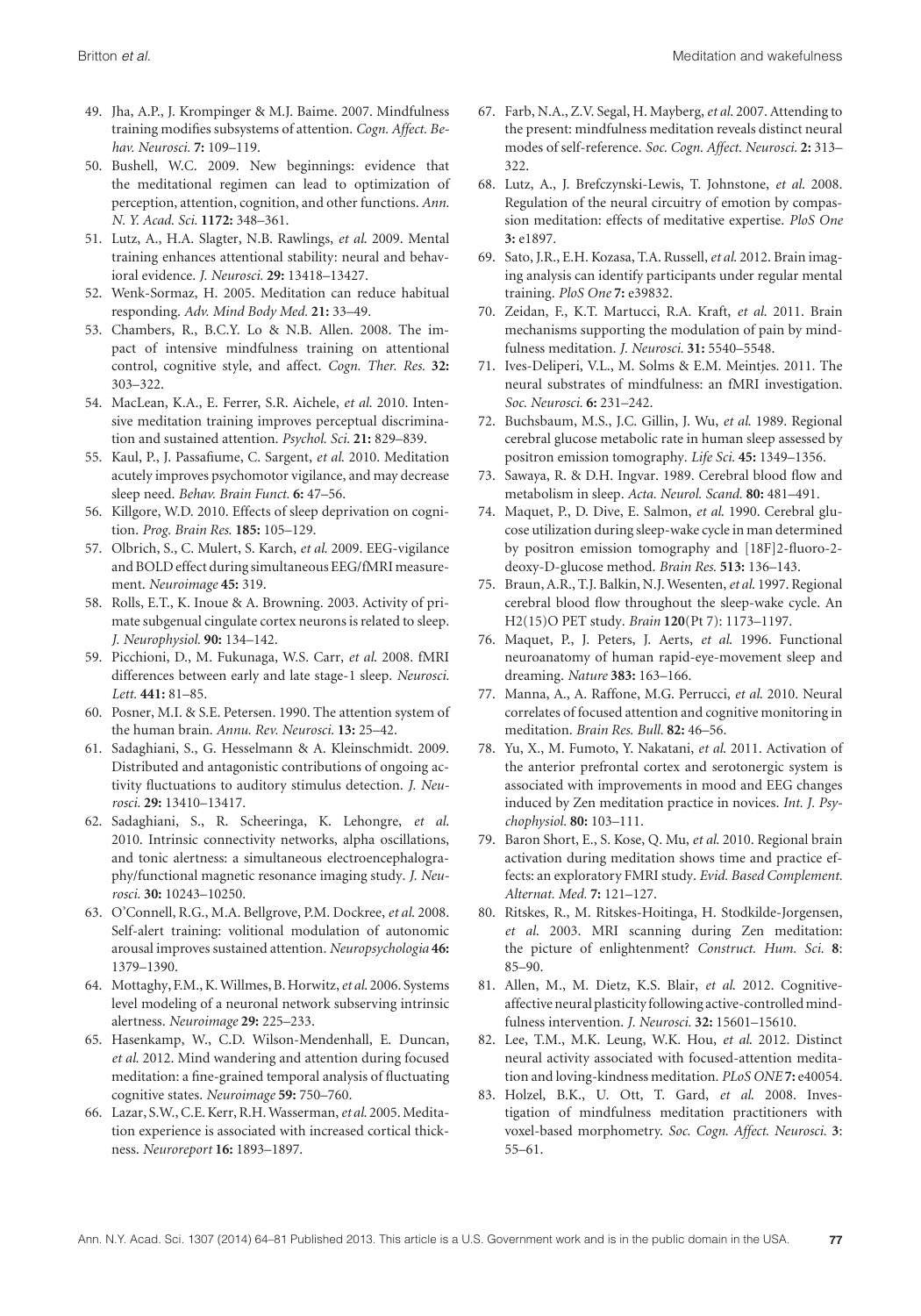- 84. Luders, E., A. Toga, N. Lepore, *et al*. 2009. The underlying anatomical correlates of long-term meditation: larger frontal and hippocampal volumes of gray matter. *Neuroimage* **45:** 672–678.
- 85. Critchley, H.D., R. Melmed, E. Featherstone, *et al*. 2001. Brain activity during biofeedback relaxation: a functional neuroimaging investigation. *Brain* **124:** 1003–1012.
- 86. Critchley, H.D., D.R. Corfield, M.P. Chandler, *et al*. 2000. Cerebral correlates of autonomic cardiovascular arousal: a functional neuroimaging investigation in humans. *J. Physiol.* **523**(Pt 1): 259–270.
- 87. Holzel, B.K., U. Ott, H. Hempel,*et al*. 2007. Differential engagement of anterior cingulate and adjacent medial frontal cortex in adept meditators and non-meditators. *Neurosci Lett.* **421:** 16–21.
- 88. Farb, N.A., A.K. Anderson, H. Mayberg, *et al*. 2010. Minding one's emotions: mindfulness training alters the neural expression of sadness. *Emotion* **10:** 25–33.
- 89. Grant, J.A., J. Courtemanche & P. Rainville. 2011. A nonelaborative mental stance and decoupling of executive and pain-related cortices predicts low pain sensitivity in Zen meditators. *Pain* **152:** 150–156.
- 90. Gard, T., B.K. Holzel, A.T. Sack, *et al*. 2012. Pain attenuation through mindfulness is associated with decreased cognitive control and increased sensory processing in the brain. *Cereb. Cortex* **22:** 2692–2702.
- 91. Critchley, H.D., S. Wiens, P. Rotshtein, *et al*. 2004. Neural systems supporting interoceptive awareness. *Nature Neurosci.* **7:** 189–195.
- 92. Craig, A.D. 2009. How do youfeel–now? The anterior insula and human awareness. *Nat. Rev. Neurosci.* **10:** 59–70.
- 93. Hölzel, B.K., J. Carmody, M. Vangel, et al. 2011. Mindfulness practice leads to increases in regional brain gray matter density. *Psychiatry Res.* **191:** 36–43.
- 94. Grant, J.A., J. Courtemanche, E.G. Duerden, *et al*. 2010. Cortical thickness and pain sensitivity in zen meditators. *Emotion* **10:** 43–53.
- 95. Taylor, V.A., J. Grant, V. Daneault, *et al*. 2011. Impact of mindfulness on the neural responses to emotional pictures in experienced and beginner meditators. *Neuroimage* **57:** 1524–1533.
- 96. Luders, E., F. Kurth, E.A. Mayer, *et al*. 2012. The unique brain anatomy of meditation practitioners: alterations in cortical gyrification. *Front. Hum. Neurosci.* **6:** 34.
- 97. Qin, P. & G. Northoff. 2011. How is our self related to midline regions and the default-mode network? *Neuroimage* **57:** 1221–1233.
- 98. Berkovich-Ohana, A., J. Glicksohn & A. Goldstein. 2012. Mindfulness-induced changes in gamma band activity implications for the default mode network, self-reference and attention. *Clin. Neurophysiol.* **123:** 700–710.
- 99. Travis, F., D.A. Haaga, J. Hagelin, *et al*. 2010. A selfreferential default brain state: patterns of coherence, power, and eLORETA sources during eyes-closed rest and transcendental meditation practice. *Cogn. Process.* **11:** 21–30.
- 100. Brewer, J.A., P.D. Worhunsky, J.R. Gray, *et al*. 2011. Meditation experience is associated with differences in default mode network activity and connectivity. *Proc. Natl. Acad. Sci. U. S. A.* **108:** 20254–20259.
- 101. Goldin, P., W. Ramel & J. Gross. 2009. Mindfulness Meditation Training and Self-Referential Processing in Social Anxiety Disorder: behavioral and neural effects. *J. Cogn. Psychot.* **23:** 242–257.
- 102. Goldin, P.R. & J.J. Gross. 2010. Effects of mindfulness-based stress reduction (MBSR) on emotion regulation in social anxiety disorder. *Emotion.* **10:** 83–91.
- 103. Goldin, P., M. Ziv, H. Jazaieri, *et al*. 2012. Randomized controlled trial of mindfulness-based stress reduction versus aerobic exercise: effects on the self-referential brain network in social anxiety disorder. *Frontiers in human neuroscience.* **6:** 295.
- 104. Broyd, S.J., C. Demanuele, S. Debener, *et al*. 2009. Defaultmode brain dysfunction in mental disorders: a systematic review. *Neurosci. Biobehav. Rev.* **33:** 279–296.
- 105. Buckner, R.L., J.R. Andrews-Hanna & D.L. Schacter. 2008. The brain's default network. *Ann. N. Y. Acad. Sci.* **1124:** 1–38.
- 106. Nagai, Y., H. Critchley, E. Featherstone, *et al*. 2004. Activity in ventromedial prefrontal cortex covaries with sympathetic skin conductance level: a physiological account of a "default mode" of brain function. *Neuroimage* **22**: 243–251.
- 107. Carciofo, R., F. Du, N. Song, *et al*. 2013. Chronotype and time-of-day correlates of mind wandering and related phenomena. *Biol. Rhythm Res*. DOI: 10.1080/09291016.2013.790651
- 108. Braboszcz, C. & A. Delorme. 2011. Lost in thoughts: neural markers of low alertness during mind wandering. *Neuroimage* **54:** 3040–3047.
- 109. Sabri, M., S. Labelle, A. Gosselin,*et al*. 2003. Effects of sleep onset on the mismatch negativity (MMN) to frequency deviants using a rapid rate of presentation. *Cogn. Brain Res.* **17:** 164–176.
- 110. Oken, B., M. Salinsky & S. Elsas. 2006. Vigilance, alertness, or sustained attention: physiological basis and measurement. *Clin. Neurophysiol.* **117:** 1885–1901.
- 111. Hahn, B., T.J. Ross, Y. Yang, *et al*. 2007. Nicotine enhances visuospatial attention by deactivating areas of the resting brain default network. *J. Neurosci.* **27:** 3477–3489.
- 112. Fox, K., S. Nijeboer, E. Solomonova, *et al*. 2013. Dreaming as mindwandering: evidence from functional neuroimaging and first-person content reports. *Front. Hum. Neurosci.* **7:** 1–18.
- 113. Baerentsen, K.B. 2001. Onset of meditation explored with fMRI. *Neuroimage* **13:** S297.
- 114. Klimecki, O.M., S. Leiberg, C. Lamm,*et al*. 2013. Functional neural plasticity and associated changes in positive affect after compassion training. *Cereb Cortex.* **23:** 1552–1561.
- 115. Baerentsen, K.B., H. Stodkilde-Jorgensen, B. Sommerlund, *et al*. 2010. An investigation of brain processes supporting meditation. *Cogn. Process*. **11:** 57–84.
- 116. Vestergaard-Poulsen, P., M. van Beek, J. Skewes, *et al*. 2009. Long-term meditation is associated with increased gray matter density in the brain stem. *Neuroreport* **20:** 170–174.
- 117. Lang, R., K. Dehof, K.A. Meurer, *et al*. 1979. Sympathetic activity and transcendental meditation. *J. Neural Transm.* **44:** 117–135.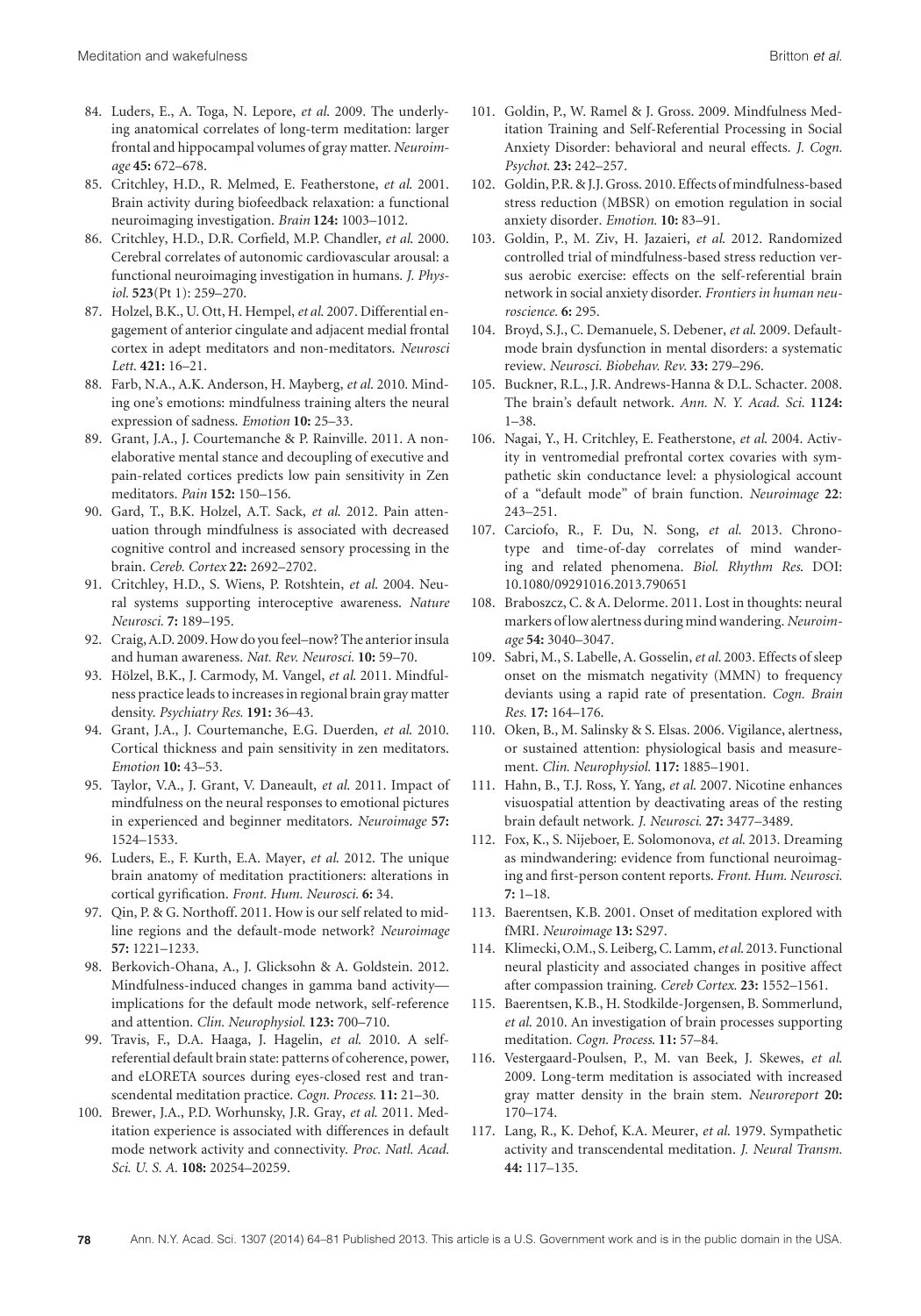- 118. Morrell, E.M. & J.G. Hollandsworth, Jr. 1986. Norepinephrine alterations under stress conditions following the regular practice of meditation. *Psychosom. Med.* **48:** 270–277.
- 119. Kjaer, T.W., C. Bertelsen, P. Piccini, *et al*. 2002. Increased dopamine tone during meditation-induced change of consciousness. *Cogn. Brain Res.* **13:** 255–259.
- 120. Walton, K.G., N.D. Pugh, P. Gelderloos, *et al*. 1995. Stress reduction and preventing hypertension: preliminary support for a psychoneuroendocrine mechanism. *J. Altern. Complement. Med.* **1:** 263–283.
- 121. Bujatti,M. & P. Rierderer. 1976. Serotonin, norepinephrine, dopamine metabolites in transcendental meditationtechnique. *J. Neural Transm.* **39:** 257–267.
- 122. Loliger, S. 1991. Relationship between subjective bliss, 5-hydroxy-3-indoleacetic acid and the collective practice of Maharishi's Transcendental Meditation and TM-Sidhi Program. *Dissert. Abstr. Int.: Section B: Sci. Eng.* **52**: 551.
- 123. Solberg, E., A. Holen, Ø. Ekeberg, *et al*. 2004. The effects of long meditation on plasma melatonin and blood serotonin. *Med. Sci. Monit.* **10:** 96–101.
- 124. Massimini, M., F. Ferrarelli, R. Huber, *et al*. 2005. Breakdown of cortical effective connectivity during sleep. *Science* **309:** 2228–2232.
- 125. Horovitz, S.G., A.R. Braun, W.S. Carr, *et al*. 2009. Decoupling of the brain's default mode network during deep sleep. *Proc. Natl. Acad. Sci. U. S. A.* **106:** 11376–11381.
- 126. Samann, P.G., R. Wehrle, D. Hoehn, *et al*. 2011. Development of the brain's default mode network from wakefulness to slow wave sleep. *Cereb. Cortex* **21:** 2082–2093.
- 127. Chow, H.M., S.G. Horovitz, W.S. Carr, *et al*. 2013. Rhythmic alternating patterns of brain activity distinguish rapid eye movement sleep from other states of consciousness. *Proc. Natl. Acad. Sci. U. S. A.* **110:** 10300–10305.
- 128. Taylor, V.A., V. Daneault, J. Grant, *et al*. 2013. Impact of meditation training on the default mode network during a restful state. *Soc. Cogn. Affect. Neurosci.* **8:** 4–14.
- 129. Lutz, A, L.L. Greischar, N.B. Rawlings, *et al*. 2004. Longterm meditators self-induce high-amplitude gamma synchrony during mental practice. *Proc. Natl. Acad. Sci. U. S. A.* **101:** 16369–16373.
- 130. Hasenkamp, W. & L.W. Barsalou. 2012. Effects of meditation experience on functional connectivity of distributed brain networks. *Front. Hum. Neurosci.* **6:** 38.
- 131. Jang, J.H., W.H. Jung, D.H. Kang, *et al*. 2011. Increased default mode network connectivity associated with meditation. *Neurosci. Lett.* **487:** 358–362.
- 132. Kilpatrick, L.A., B.Y. Suyenobu, S.R. Smith, *et al*. 2011. Impact of mindfulness-based stress reduction training on intrinsic brain connectivity. *Neuroimage* **56:** 290– 298.
- 133. Thompson, G.J., M.E. Magnuson, M.D. Merritt, *et al*. 2012. Short-time windows of correlation between largescale functional brain networks predict vigilance intraindividually and interindividually. *Hum. Brain Mapp.* DOI: 10.1002/hbm.22140
- 134. De Havas, J.A., S. Parimal, C.S. Soon, *et al*. 2012. Sleep deprivation reduces default mode network connectivity and

anti-correlation during rest and task performance. *Neuroimage* **59:** 1745–1751.

- 135. Josipovic, Z., I. Dinstein, J. Weber, *et al*. 2012. Influence of meditation on anti-correlated networks in the brain. *Front. Hum. Neurosci.* **5:** 183.
- 136. Nofzinger, E. 2013. "Neuroimaging of primary insomnia." In *Neuroimaging of Sleep and Sleep Disorders*. E. Nofzinger, P. Maquet& M. Thorpy, Eds: 197–208. Cambridge: Cambridge University Press.
- 137. Ong, J.C., S.L. Shapiro & R. Manber. 2009. Mindfulness meditation and cognitive behavioral therapy for insomnia: a naturalistic 12-month follow-up. *Explore (NY)* **5:** 30–36.
- 138. Carlson, L.E., M. Speca, P. Faris, *et al*. 2007. One year pre-post intervention follow-up of psychological, immune, endocrine and blood pressure outcomes of mindfulness-based stress reduction (MBSR) in breast and prostate cancer outpatients. *Brain Behav. Immun.* **21:** 1038– 1049.
- 139. Surawy, C., J. Roberts & A. Silver. 2005. The effect of mindfulness training on mood and measures of fatigue, activity, and quality of life in patients with chronic fatigue syndrome on a hospital waiting list: a series of exploratory studies. *Behav. Cogn. Psychother.* **33:** 103–109.
- 140. Singh, B.B., B.M. Berman, V.A. Hadhazy, *et al*. 1998. A pilot study of cognitive behavioral therapy in fibromyalgia. *Altern. Ther. Health Med.* **4:** 67–70.
- 141. van der Lee, M.L. & B. Garssen. 2012. Mindfulness-based cognitive therapy reduces chronic cancer-related fatigue: a treatment study. *Psychooncology* **21:** 264–272.
- 142. Sampalli, T., E. Berlasso, R. Fox, *et al*. 2009. A controlled study of the effect of a mindfulness-based stress reduction technique in women with multiple chemical sensitivity, chronic fatigue syndrome, and fibromyalgia. *J. Multidiscip. Healthcare* **2:** 53.
- 143. Rimes, K.A. & J. Wingrove. 2013. Mindfulness-based cognitive therapy for people with chronic fatigue syndrome still experiencing excessive fatigue after cognitive behaviour therapy: a pilot randomized study.*Clin. Psychol. Psychother*. **20:** 107–117.
- 144. Grossman, P., L. Kappos, H. Gensicke, *et al*. 2010. MS quality of life, depression, and fatigue improve after mindfulness training A randomized trial. *Neurology* **75**: 1141–1149.
- 145. Johansson, B., H. Bjuhr & L. Rönnbäck. 2012. Mindfulnessbased stress reduction (MBSR) improves long-term mental fatigue after stroke or traumatic brain injury. *Brain Inj.* **26:** 1621–1628.
- 146. Zangi, H., A. Finset, E. Steen, *et al*. 2009. The effects of a vitality training programme on psychological distress in patients with inflammatory rheumatic diseases and fibromyalgia: a 1-year follow-up. *Scand. J. Rheumatol.* **38:** 231–232.
- 147. Zeidan, F., S.K. Johnson, B.J. Diamond, *et al*. 2010. Mindfulness meditation improves cognition: evidence of brief mental training. *Conscious. Cogn.* **19:** 597–605.
- 148. Elson, B., P. Hauri & D. Cunis. 1977. Physiological changes in Yoga meditation. *Psychophysiology* **14**: 52–57.
- 149. Banquet, J.P. & M. Sailhan. 1974. EEG analysis of spontaneous and induced states of consciousness. *Revue*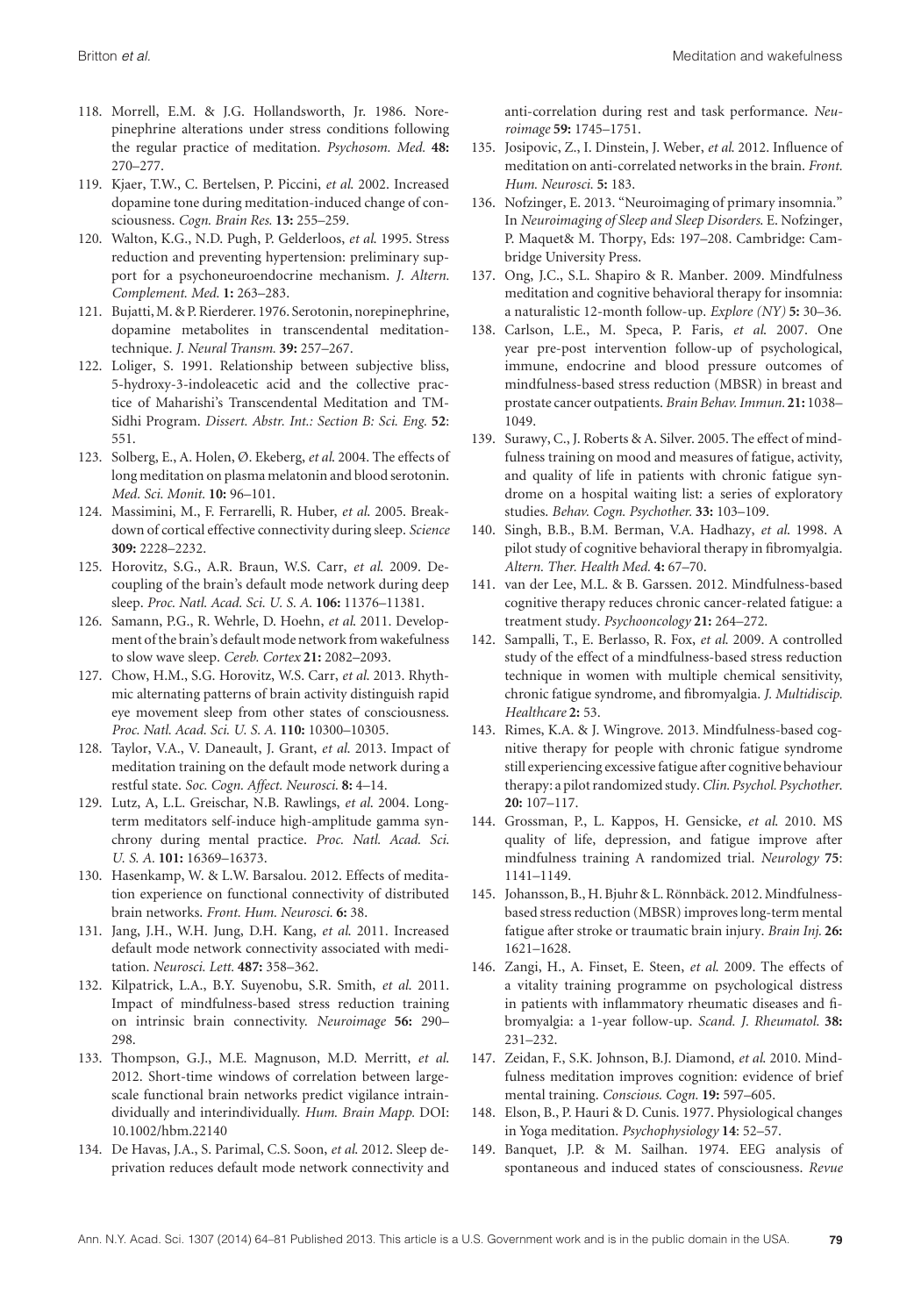*d'Electroencephalographie et de Neurophysiologie Clinique* **4:** 445–453.

- 150. Aftanas, L.I. & S.A. Golocheikine. 2001. Human anterior and frontal midline theta and lower alpha reflect emotionally positive state and internalized attention: highresolution EEG investigation of meditation. *Neurosci. Lett.* **310:** 57–60.
- 151. Cahn, B.R., A. Delorme & J. Polich. 2010. Occipital gamma activation during Vipassana meditation. *Cogn. Process* **11:** 39–56.
- 152. Baijal, S. & N. Srinivasan. 2010. Theta activity and meditative states: spectral changes during concentrative meditation. *Cogn. Process* **11:** 31–38.
- 153. Asada, H., Y. Fukuda, S. Tsunoda, *et al*. 1999. Frontal midline theta rhythms reflect alternative activation of prefrontal cortex and anterior cingulate cortex in humans. *Neurosci. Lett.* **274:** 29–32.
- 154. Ishii, R., K. Shinosaki, S. Ukai,*et al*. 1999. Medial prefrontal cortex generates frontal midline theta rhythm. *Neuroreport* **10:** 675–679.
- 155. Braboszcz, C., B.R. Cahn, J. Levy, *et al*. in preparation. Increased gamma brainwave amplitude in different meditation traditions.
- 156. Tei, S., P.L. Faber, D. Lehmann, *et al*. 2009. Meditators and non-meditators: EEG source imaging during resting. *Brain Topogr.* **22:** 158–165.
- 157. Saggar, M., B.G. King, A.P. Zanesco, *et al*. 2012. Intensive training induces longitudinal changes in meditation staterelated EEG oscillatory activity. *Front. Hum. Neurosci.* **6:** 256.
- 158. Engel, A.K. & P. Fries. 2010. Beta-band oscillations signalling the status quo? *Curr. Opin. Neurobiol.* **20:** 156– 165.
- 159. Ritter, P., M. Moosmann & A. Villringer. 2009. Rolandic alpha and beta EEG rhythms' strengths are inversely related to fMRI-BOLD signal in primary somatosensory and motor cortex. *Hum. Brain Mapp.* **30**: 1168–1187.
- 160. Schubert, R., S. Haufe, F. Blankenburg, *et al*. 2009. Now you'll feel it, now you won't: EEG rhythms predict the effectiveness of perceptual masking. *J. Cogn. Neurosci.* **21:** 2407–2419.
- 161. Moran, R.J., P. Campo, F. Maestu, *et al*. 2010. Peak frequency in the theta and alpha bands correlates with human working memory capacity. *Front. Hum. Neurosci.* **4:** 200.
- 162. Slagter, H.A., A. Lutz, L.L. Greischar, *et al*. 2009. Theta phase synchrony and conscious target perception: impact of intensive mental training. *J. Cogn. Neurosci.* **21:** 1536– 1549.
- 163. Cahn, B.R., A. Delorme & J. Polich. 2013. Event-related delta, theta, alpha and gamma correlates to auditory oddball processing during Vipassana meditation. *Soc. Cogn. Affect. Neurosci.* **8:** 100–111.
- 164. Cahn, B.R. & J. Polich. 2009. Meditation (Vipassana) and the P3a event-related brain potential. *Int. J. Psychophysiol.* **72:** 51–60.
- 165. Norbu, N. 2002. *Dream Yoga and the Practice of Natural Light*. Ithaca: Snow Lion Publications.
- 166. Mason, L., C. Alexander, F. Travis,*et al*. 1997. Electrophysiological correlates of higher states of consciousness during sleep in long term practitioners of the TM program. *Sleep* **20:** 102–110.
- 167. Kornfield, J. 1979. Intensive insight meditation: a phenomenological study. *J. Transpers. Psychol.* **11:** 41–58.
- 168. Britton, W.B., P.L. Haynes, K.W. Fridel, *et al*. 2010. Polysomnographic and subjective profiles of sleep continuity before and after mindfulness-based cognitive therapy in partially remitted depression. *Psychosom. Med.* **72:** 539–548.
- 169. Ferrarelli, F., R. Smith, D. Dentico, *et al*. 2013. Experienced mindfulness meditators exhibit higher parietal-occipital EEG gamma activity during NREM sleep. *PloS One*. **8:** e73417. doi:10.1371/journal.pone.0073417
- 170. Winbush, N.Y., C.R. Gross & M.J. Kreitzer. 2007. The effects ofmindfulness-based stress reduction on sleep disturbance: a systematic review. *Explore (NY)* **3:** 585–591.
- 171. Britton, W.B., P.L. Haynes, K.W. Fridel, *et al*. 2012. Mindfulness-based cognitive therapy improves polysomnographic and subjective sleep profiles in antidepressant users with sleep complaints. *Psychother. Psychosom.* **81:** 296–304.
- 172. Gross, C.R., M.J. Kreitzer, M. Reilly-Spong, *et al*. 2011. Mindfulness-based stress reduction versus pharmacotherapyfor chronic primary insomnia: a randomized controlled clinical trial. *Explore (NY)* **7:** 76–87.
- 173. Klatt, M.D., J. Buckworth & W.B. Malarkey. 2009. Effects of low-dose mindfulness-based stress reduction (MBSR-ld) on working adults. *Health Educ. Behav.* **36**: 601–614.
- 174. Roth, B. & D. Robbins. 2004. Mindfulness-based stress reduction and health-related quality of life: findings from a bilingual inner-city patient population. *Psychosom. Med.* **66:** 113–123.
- 175. Goldenberg, D., K. Kaplan, M. Nadeau, *et al*. 1994. A controlled trial of a stress-reduction, cognitive behavioral treatment program in fibromyalgia. *J. Muskuloskel Pain* **2:** 53– 56.
- 176. Andersen, S.R., H. Wurtzen, M. Steding-Jessen, *et al*. 2013. Effect of mindfulness-based stress reduction on sleep quality: results of a randomized trial among Danish breast cancer patients. *Acta. Oncol.* **52:** 336–344.
- 177. Ong, J.C., S.L. Shapiro, & R. Manber. 2008. Combining mindfulness meditation with cognitive-behavior therapy for insomnia: a treatment-development study. *Behav. Ther.* **39:** 171–182.
- 178. Britton, W.B., R.R. Bootzin, J.C. Cousins, *et al*. 2010. The contribution of mindfulness practice to a multicomponent behavioral sleep intervention following substance abuse treatment in adolescents: a treatment-development study. *Subst. Abus.* **31:** 86–97.
- 179. Goyal, M., & S. Singh. 2012. *Meditation Programs for Stress and Well-being: Comparative Effectiveness Review*. Rockville, MD: Agency for Healthcare Research and Quality, U.S. Department of Health and Human Services Retrieved from http://effectivehealthcare. ahrq.gov/index.cfm/search-for-guides-reviews-andreports/?productid=981&pageaction=displayproduct.